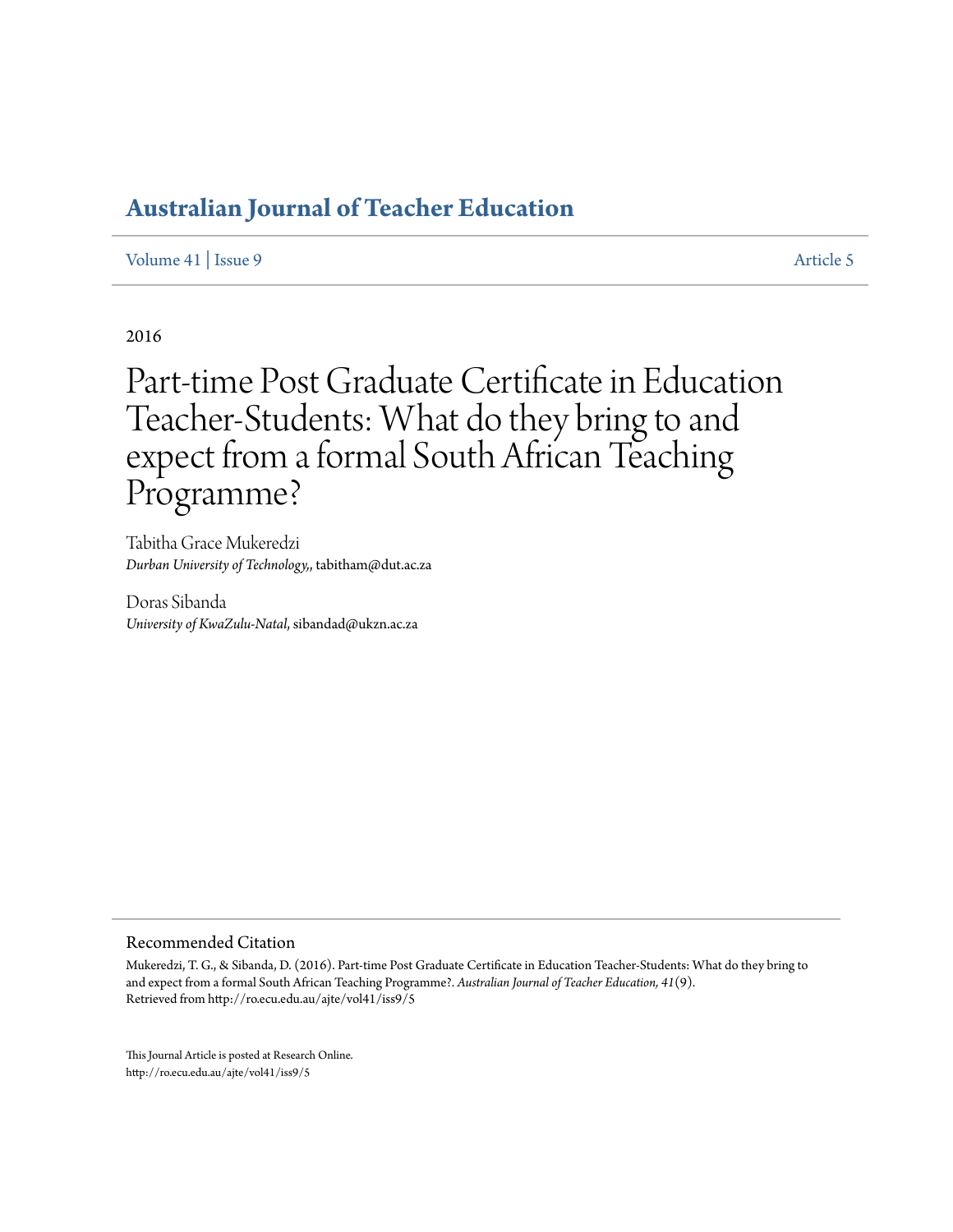# **Part-time Post Graduate Certificate in Education Teacher-students: What do they bring to and Expect from a Formal South African Teaching Programme?**

Tabitha Grace Mukeredzi Durban University of Technology Doras Sibanda University of KwaZulu-Natal

*Abstract: The purpose of this study was to understand the nature and extent of subject content and curriculum knowledge that part-time Post Graduate Certificate in Education students in one South African university, brought to the classroom, and the kind and level of knowledge that they expected and sought from the programme. The study employed a qualitative design and data were collected through a questionnaire administered to 146 part-time students on this programme. These students were teaching in different contexts: urban, rural and, township high schools. The findings indicated that teachers within the 0-3 years' professional life phase expected to gain knowledge of the curriculum. The student teachers did not believe that they possessed adequate content knowledge, despite their previous undergraduate training and thus expected to learn the subject content knowledge from the programme. Many of the students however had adequate understanding of teaching practice although they still expected to learn more, including learning about aspects of professional teacher attributes. The coreeducational modules in the programme exposed students to knowledge of curriculum and assessment requirements. However, these findings suggest a need to establish individual needs of students to ensure that their classroom practice needs are addressed by the time they graduate. Given the link between teacher content knowledge and student achievement, and the need to improve the content knowledge of PGCE part-time teacher-students, the study recommends inclusion of content knowledge in the curriculum.* 

**Key words:** Post Graduate Certificate in Education, kinds of knowledge, qualification, part-time students.

## **Introduction and Background**

Many developing countries experience challenges related to the mismatch between supply and demand of teachers (Bertram, Mthiyane & Mukeredzi, 2013; Mukeredzi, 2009). South Africa has not been spared this challenge; for example, in 2006, 20 000 teachers left the profession, while only 6 000 teachers graduated (DOE, 2007). More up to data national statistics are not available, however, the Educator Supply and Demand Report (2008) indicated a shortfall of approximately 15 000 teachers at the time. This shortage of teachers is more pronounced in rural and other marginalized contexts, where issues of *"hard to staff, harder to stay"* are more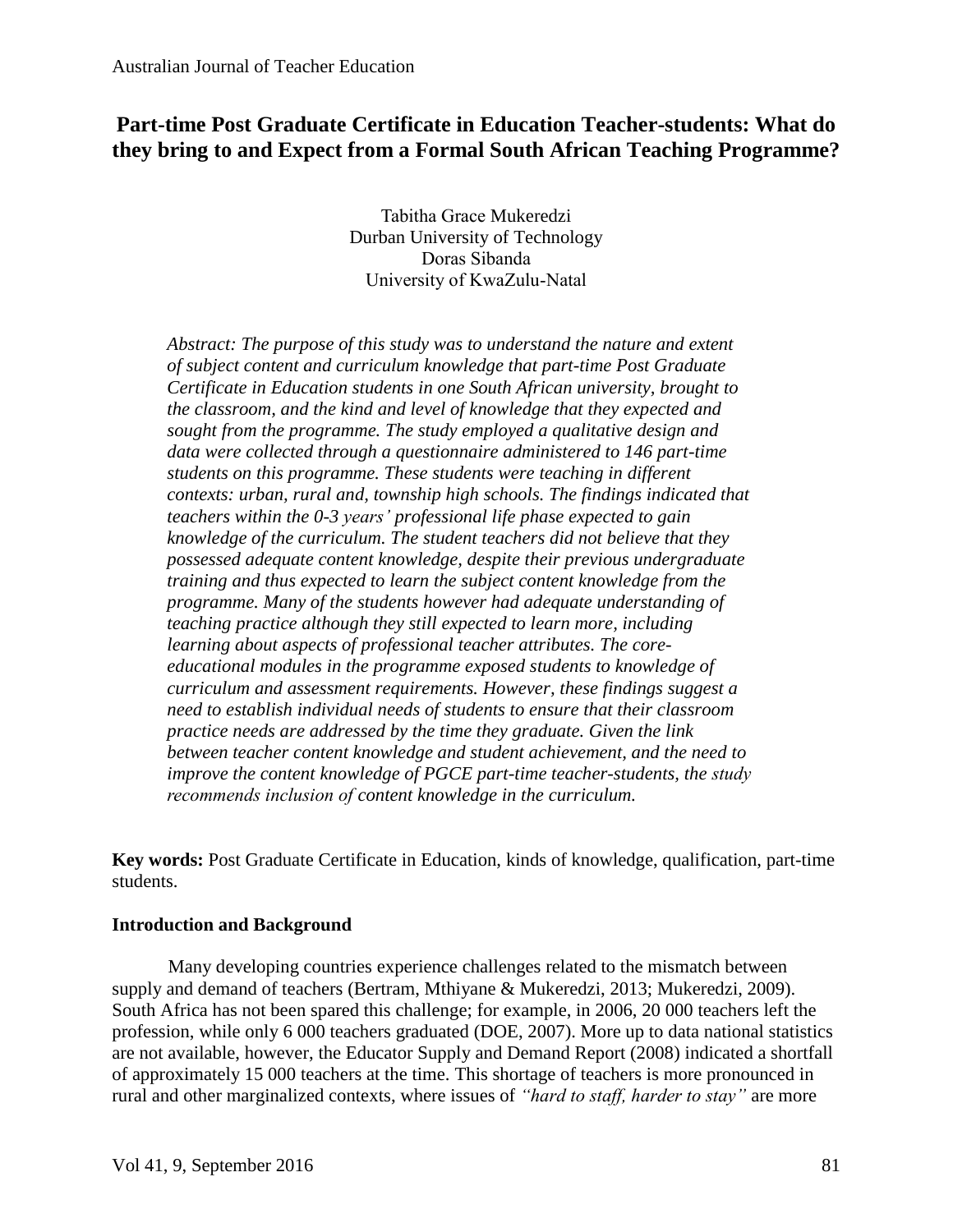severe (Mukeredzi, 2013), thus creating a situation where most classrooms are handled by unqualified teachers (Hugo, Jack, Wedekind & Wilson, 2010). The mismatch between teacher supply and demand has forced education systems to recruit graduates into the teaching field, who are not necessarily professionally qualified as teachers. In this regard, Jansen (2012) citing the KwaZulu-Natal Department of Education in 2012 stated that there were approximately 8 000 unqualified or under-qualified teachers in the province. Similarly, international trends (Mukeredzi, 2009) indicate that graduates are being persuaded to go into teaching with special dispensation to achieve qualified status through part-time study in formal professional programmes, such as a Post-graduate Certificate in Education (PGCE). There is on-going debate in Southern Africa and elsewhere around issues of whether teachers should be university graduates or whether teachers' colleges should be expanded to include undergraduate and diploma level programmes. Countries such as Malawi, Kenya and Cuba have reduced the duration of teacher training programmes to meet EFA initiatives, and so rapidly increase their numbers of teaching personnel (Lewin, Samuel & Sayed, 2003). However, this more rapid throughput needs to be balanced against the quality of graduate so produced. One particular concern is that, with a reduced training period, teachers may have limited depth of disciplinary knowledge. Consequently, a counter argument is that the university graduate teacher is preferable. The University of KwaZulu-Natal (UKZN) launched the PGCE part-time/mixed mode programme in 2006 for professionally unqualified teachers, who are already practicing in schools. Mixed-mode combines distance or school-based learning with face-to-face tuition. The part-time students differ from conventional full-time students in the sense that they are already practicing in schools, and are thus not strictly 'pre-service' student teachers as such. Moreover, given that these professionally unqualified teachers have been practicing for a number of years, and also have undergraduate degrees, we may assume that they bring to the programme extensive practical and professional knowledge of teaching, as well as in-depth disciplinary knowledge. Consequently, in this study we wanted to investigate teacher perceptions of the kind of knowledge that they brought into the formal PGCE programme, and what knowledge they expected to gain from it.

Accordingly, here we address two key questions. What kinds of professional knowledge do part-time PGCE students say they brought to the programme? What kinds of knowledge do they say they expected to acquire through the university-based programme?

# **Teacher Qualifications in South Africa**

The current South African qualification framework is specified in the Norms and Standards for Educators, published in 2000 (Loots, 2008). Essentially a teacher's Relative Education Qualification Value (REQV) status indicates the number of years of post-school study they have completed, and whether the teacher (a) has recognized qualifications and is qualified in terms of minimum requirements; or (b) is un- or under-qualified (Reeves & Robinson, 2010). In terms of the Employment of Educators' Act No.76 of 1998, an adequate teacher qualification for appointment in South African public schools has a REQV of 13. This is a three-year postschool qualification that includes appropriate training as a teacher. Thus 'qualified teachers' professional status is based on formal accreditation through a recognized degree and/or diploma. In other words a REQV level 13 signals an acceptable, shared professional identity for the South African teaching force as a whole.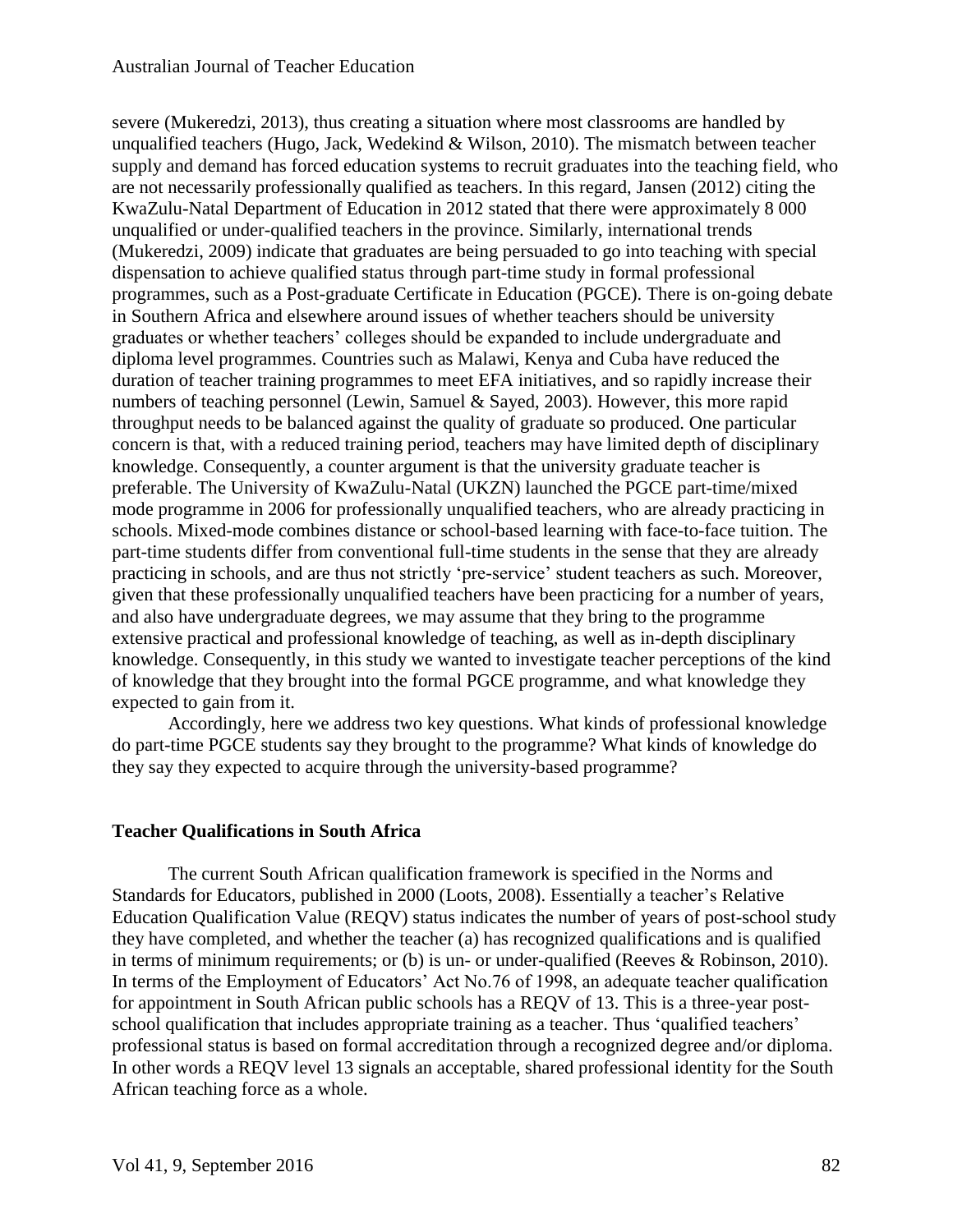Records provided by the Department of Education (2007) indicate that 77 per cent of South Africa's teachers have a Diploma in Education; this is a three-year qualification having a REQV of 13. Thus, teachers who have only an undergraduate degree, three or four years postschool education, are not considered professionally qualified teachers if they do not also have professional training, even though they may already be practicing. The Teacher Qualifications Framework has raised the minimum qualification requirement for all new teachers from a threeyear post-school level (REQV 13) to a four-year professional degree level or a three-year undergraduate degree plus a one-year post-graduate professional diploma to qualify at REQV 14. While discussions around raising the minimum requirement for qualified teachers to REQV 14 have been ongoing, the Department of Education is yet to specify a date when this change will effectively take effect. Whereas the qualifications standardization and increased duration of study to become an adequately qualified teacher suggest professionalization of the teaching profession in South Africa (Reeves & Robinson, 2010) this move would, however, exacerbate the shortage of teachers in the country (Bertram et al. 2013). The national higher education sector is simply not graduating the number of teachers required by the system.

# **PGCE Part-Time Programme**

Conceptualization of the PGCE programme in South Africa was underpinned by the assumption that these student teachers already possessed content knowledge acquired from their Bachelor degrees (Reeves & Robinson, 2010). The South African Council on Higher Education (2010) confirms that PGCE is a generalist educator's qualification that is intended to 'cap' a subject specialist undergraduate degree qualification.

The UKZN PGCE Part-Time programme is a professional qualification, undertaken over two years, by students who already have a relevant Bachelor degree. Unlike other higher education programmes, the general purpose of the PGCE is established through national policy. The qualification was developed in response to a perceived national need – the shortage of trained teachers. The driving assumption underpinning this teacher education model was that these teacher-students already possessed disciplinary subject content knowledge from their undergraduate studies. The PGCE professional qualification then aims to equip them with the competencies, knowledge and skills needed to teach this disciplinary knowledge to school children (Bertram et al., 2013). The PGCE curriculum is made up of three key parts: core education and professional studies modules, teaching specialization modules and teaching practice (University of KwaZulu-Natal, 2006). Three core education and professional studies modules introduced students to propositional knowledge around history of education, education policies, theories of learning, barriers to learning, curriculum and assessment, issues of language across the curriculum, classroom management, and a wide variety of teaching strategies. The specialization modules focused on the particular curriculum subjects or learning areas in which the PGCE teacher-students had achieved their Bachelor degrees and also introduced them to pedagogical content knowledge relating to how to teach those subjects. The teaching practice component consisted of one four-week module in the first year and one six-week module in the second year. PGCE students completed their teaching practice modules in the schools where they were already teaching, unless that school did not offer their specialization subjects. The programme thus comprises two aspects: a university-based component, which focuses on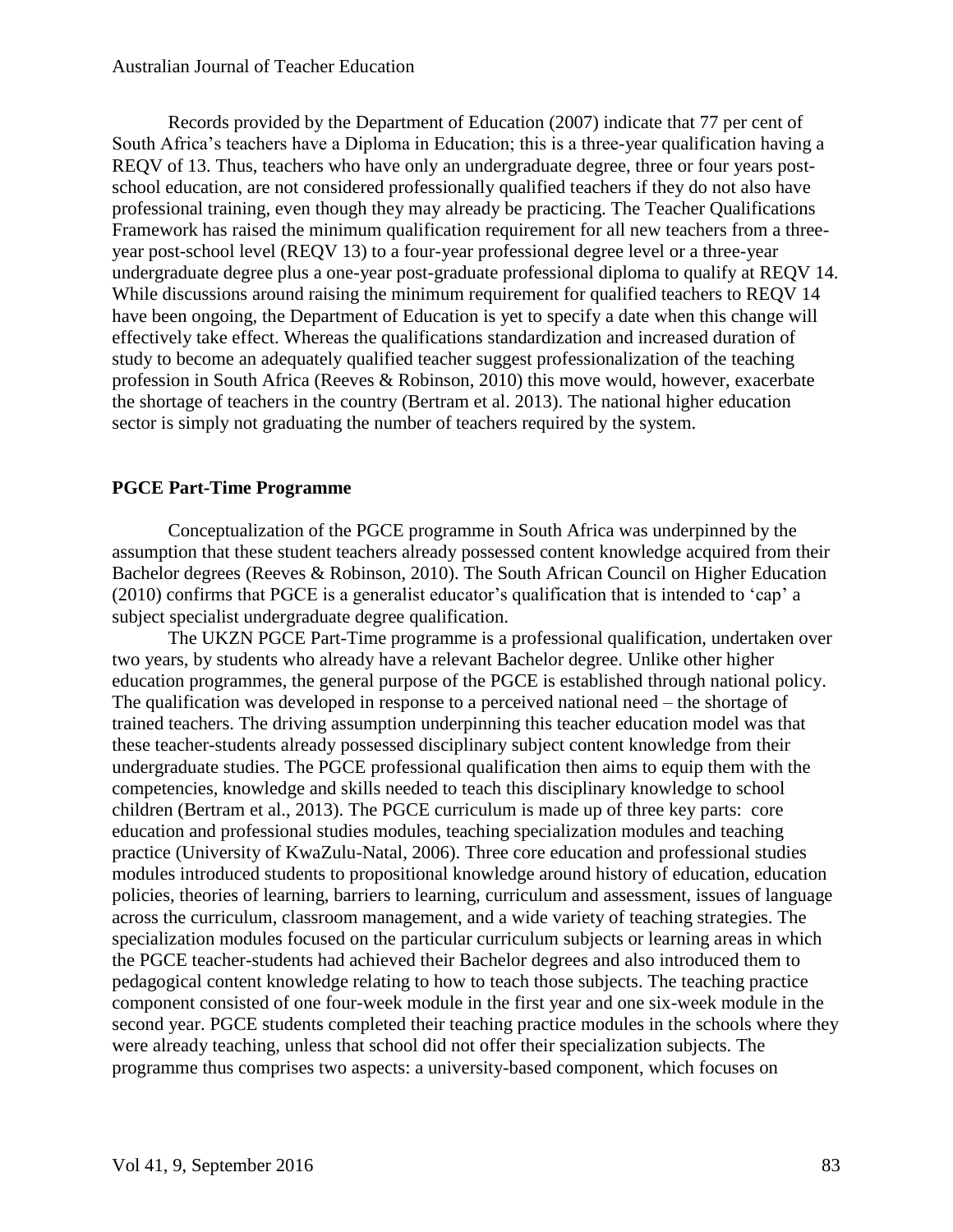propositional knowledge and, a school-based component, where students develop their practical knowledge.

Although these part-time students were not in essence 'pre-service' teachers, because they had been teaching for some years, they covered the same curriculum as did conventional full-time students. It was simply spread over two years, rather than the one year allowed to fulltime students. The main difference was in the delivery, as the PGCE Part-Time programme was offered through mixed mode. As such, these teacher-students attended classes during weekends and school holidays at four university campus satellites across the province, with concurrent school-based study. This study focuses on the 2012/2013 cohort.

## **Conceptual Framework**

The study aimed to understand the kinds of knowledge that PGCE part-time students brought to the programme and that which they expected to gain from it. In analyzing types of knowledge, researchers may distinguish between two sorts of knowledge. One aspect is procedural knowledge, comprising sensori-motor and cognitive skills. This practical or "how to" knowledge is used when driving a car or presenting a lesson. Alternatively, there is declarative knowledge, which is propositional in nature, and may include concrete facts as well as higherorder, abstract knowledge of ideas and principles (Cochran-Smith & Lytle, 1999; Kereluik, Mishra, Fahnoe & Terry, 2013; Knight, 2002). Practical knowledge is mainly about learning how to do a task while propositional knowledge is mainly about sense-making and meaning. However, successfully doing or performing (practical knowledge) is neither sufficient, nor necessarily a consequence of, understanding (Kereluik et al, 2013; Ohlsson, 1996). Thus, one aspect does not guarantee the other, because they are acquired, renewed and modified differently

The literature also shows renewed efforts to delineate and describe the specific nature of teacher knowledge, and so a number of teacher knowledge models have been developed. Elbaz (1983) in Grossman (1990) identified six categories of teacher knowledge: practical knowledge, knowledge of self, knowledge of the milieu of teaching, knowledge of subject matter, knowledge of curriculum development, and knowledge of instruction. In contrast, Leinhardt and Smith (1985) placed teacher knowledge into only two categories: subject matter knowledge and knowledge of lesson structure. Shulman (1987) came up with seven interlinking domains of teacher knowledge: "Content knowledge, General pedagogical knowledge, Knowledge of curriculum, Pedagogical content knowledge, Knowledge of learners and their characteristics, Knowledge of educational contexts and, Knowledge of educational ends, purposes, and values and their philosophical and historical grounds" ( p. 127). According to Knight (2002), these seven categories all represent propositional knowledge.

While there are slight differences in the way researchers define the various domains of knowledge, Grossman (1990) argues that there remain four main components as cornerstones for professional knowledge for teaching: general pedagogical knowledge, subject matter knowledge, pedagogical content knowledge and knowledge of context (Figure 1). In this paper we draw on Grossman (1990) to interpret the data.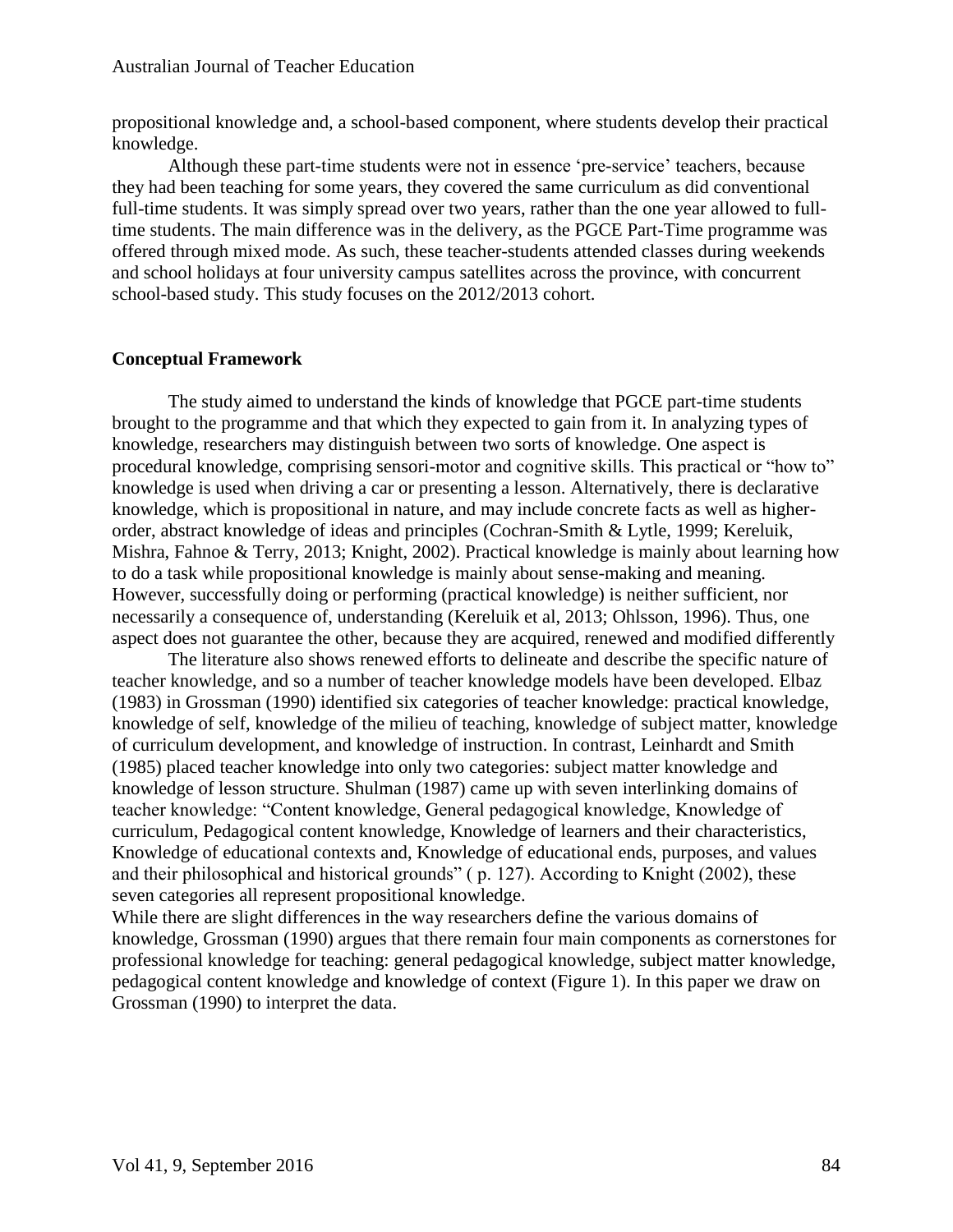| <b>Subject Matter/Content Knowledge</b> |                                                     | <b>General Pedagogical Knowledge</b>                      |            |                           |                  |             |  |           |
|-----------------------------------------|-----------------------------------------------------|-----------------------------------------------------------|------------|---------------------------|------------------|-------------|--|-----------|
| Syntactic                               | Content                                             | Substantive                                               | Learners   | Classroom                 |                  | Curriculum  |  | Any other |
| structures                              |                                                     | structures                                                | and        | management                |                  | and         |  |           |
|                                         |                                                     |                                                           | learning   |                           |                  | instruction |  |           |
|                                         | <b>Pedagogical Content Knowledge</b><br>3.          |                                                           |            |                           |                  |             |  |           |
|                                         | Conceptions of Purposes for Teaching Subject Matter |                                                           |            |                           |                  |             |  |           |
| Knowledge of Students'                  |                                                     | Knowledge of the Curriculum<br>Knowledge of Instructional |            |                           |                  |             |  |           |
| Understandings                          |                                                     |                                                           |            | Strategies and Approaches |                  |             |  |           |
| <b>Knowledge of Context</b><br>4.       |                                                     |                                                           |            |                           |                  |             |  |           |
| Knowledge of Students                   |                                                     |                                                           |            |                           |                  |             |  |           |
| Communities                             |                                                     |                                                           | The School |                           | <b>Districts</b> |             |  |           |

**Figure 1. Grossman's (1990, p. 5) Model of Teacher Knowledge Domains**

Content knowledge (CK) refers to knowledge of the major facts and concepts in a discipline, and the linkages among them. In this regard Grossman (1990) and Chapman (2013) concur that it is difficult to judge good evidence on a particular content unless one knows the subject well. Subject matter knowledge thus represents knowledge of the content of a subject and both substantive and syntactic structures of that discipline. Substantive structures refer to the ways in which basic disciplinary concepts and principles are organized and linked to incorporate facts including the questions that guide further research. Syntactic structures are partially epistemological, in that they represent an understanding of the rules/principles/standards of evidence or proof in a discipline, by which truth or falsehood, validity or invalidity may be established or, the ways in which knowledge claims are evaluated by discipline members (Ball, Thames & Phelps, 2008; Grossman, 1990; Shulman, 1987). The nature of the substantive and syntactic knowledge teacher possess may shape the way they represent their discipline to students. Hence, no matter how skillful teachers may be in classroom practice, the quality of their teaching depends on their having sufficient disciplinary knowledge to enable appropriate and relevant choice of learning experiences and to design lessons that do not misrepresent the nature of their subject matter or the discipline itself (Ball et al, 2008; Charalambous, 2016; Grossman, 1990).

General pedagogical knowledge (GPK) encompasses that generic body of knowledge, beliefs and skills concerning: teaching that is knowledge and beliefs around learners and learning; knowledge around general philosophies of teaching (for example time on task, waittime, group work teaching); knowledge and skills around classroom management and learner discipline, as well as knowledge and beliefs around purposes and aims of education (Ball, Thames & Phelps, 2008; Chapman, 2013; Grossman, 1990). Thus, GPK represents aspects of pedagogy that pertain to teachers and transcend their specialized subject matter knowledge. This is the knowledge that Shulman (1987) believes teachers draw on principles of child development, relevant teaching approaches, and strategies for classroom management and learner discipline. While teaching requires teachers to draw on both CK and GPK, it is also informed by knowledge that is specific to teaching their particular subjects. In this regard, pedagogical content knowledge (PCK) is viewed as an amalgam of content and general pedagogy, which transcends subject matter per se, to become the dimension of subject matter knowledge for teaching practice, which is uniquely the province of teachers (Cogill, 2008; Shulman, 1987). Such knowledge includes the most regularly taught topics in a discipline, useful representations of those ideas/concepts, the most powerful analogies, comparisons, illustrations, examples, explanations and demonstrations. Simply put, these are ways of interpreting, manipulating and representing subject matter that will make it comprehensible for students (Bertram, 2011;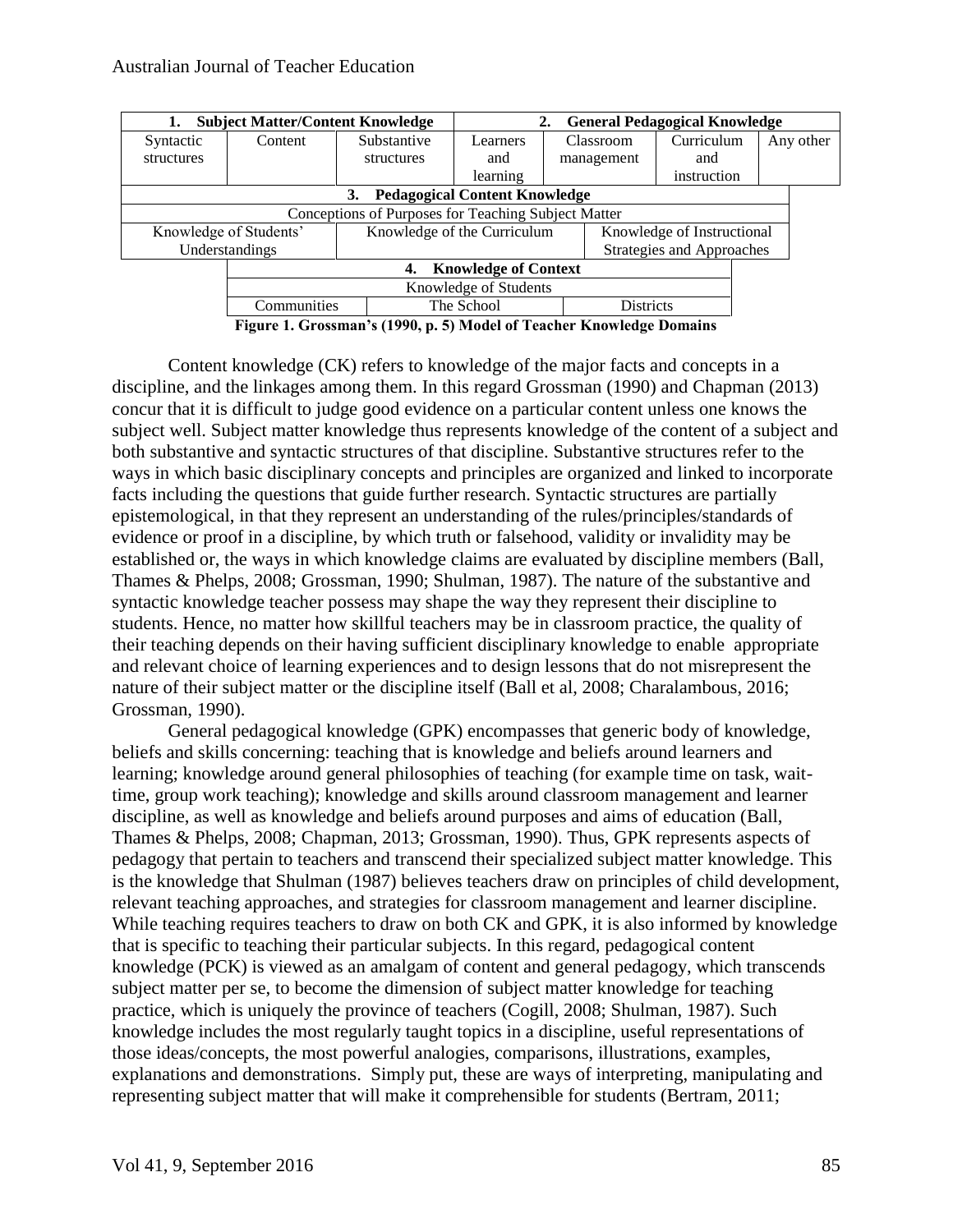Charalambous, 2016; Grossman, 1990). This is what Dewey, quoted by Grossman, refers to as "psychologizing the subject matter for teaching". PCK also encompasses comprehension of what makes some topics easy or difficult to learn, and the preconceptions and conceptions that students of diverse backgrounds may carry with them into instruction (Shulman, 1987). As such, it is knowledge of instructional approaches and representations suitable for teaching particular topics.

Knowledge of context, which is Grossman's (1990) fourth domain, can be seen as the broad understanding of the particular context or circumstances in which teachers teach, so as to adapt their more general knowledge to their specific setting and group of students and the local demands. Thus, knowledge of context includes: knowledge of the district in which teachers work, that is the opportunities, expectations and constraints posed by the district; knowledge of the school setting, including its norms, cultures, practices and departmental guidelines and other contextual factors at school level; and knowledge of students, their communities and backgrounds, their particular strengths, weaknesses and interests (Grossman, 1990, p. 8-9). This individualized knowledge of the school and its setting can shape effective teacher practice.

# **Research Site**

The study was carried out at four University of KwaZulu-Natal (UKZN) campus satellites. While two of the satellites were urban and two were rural, the majority of students taught in rural schools (See Table 2). The UKZN is situated in the province of KwaZulu-Natal (KZN) which has close to 6 000 schools and 87,255 teachers (Hugo et al., 2010). It is the second largest province of South Africa, both in terms of population (10.27 million after Gauteng with 12.27 million) and land areas. It consists of large rural and non-urbanized areas, many of which were parts of previous "homelands" (Punt, 2008). Homelands are those areas where native Black South Africans were forced to live by the former apartheid policies such as the Land Act, the Group Areas' Act of 1953, and the Separate Development Act. The former homelands are still generally characterized by poor infrastructure and inadequate services and facilities (Gardiner, 2008; Wedekind, 2005). The teacher-students explored in this study were teaching across the province and in diverse school contexts (See Table 2).

# **Methodology**

The study is located within a qualitative design that draws on the interpretive paradigm, given that it aimed at understanding from the perspective of the students the kinds of professional knowledge the part-time PGCE students said they brought into and the knowledge they expected to acquire through the university-based programme. The interpretive and qualitative orientations see reality as constructed from the subjective meanings and understandings, as developed by participants (Creswell, 2008; Cohen, Manion & Morrison, 2007). This study employed open-ended survey to generate subjective data from the participants.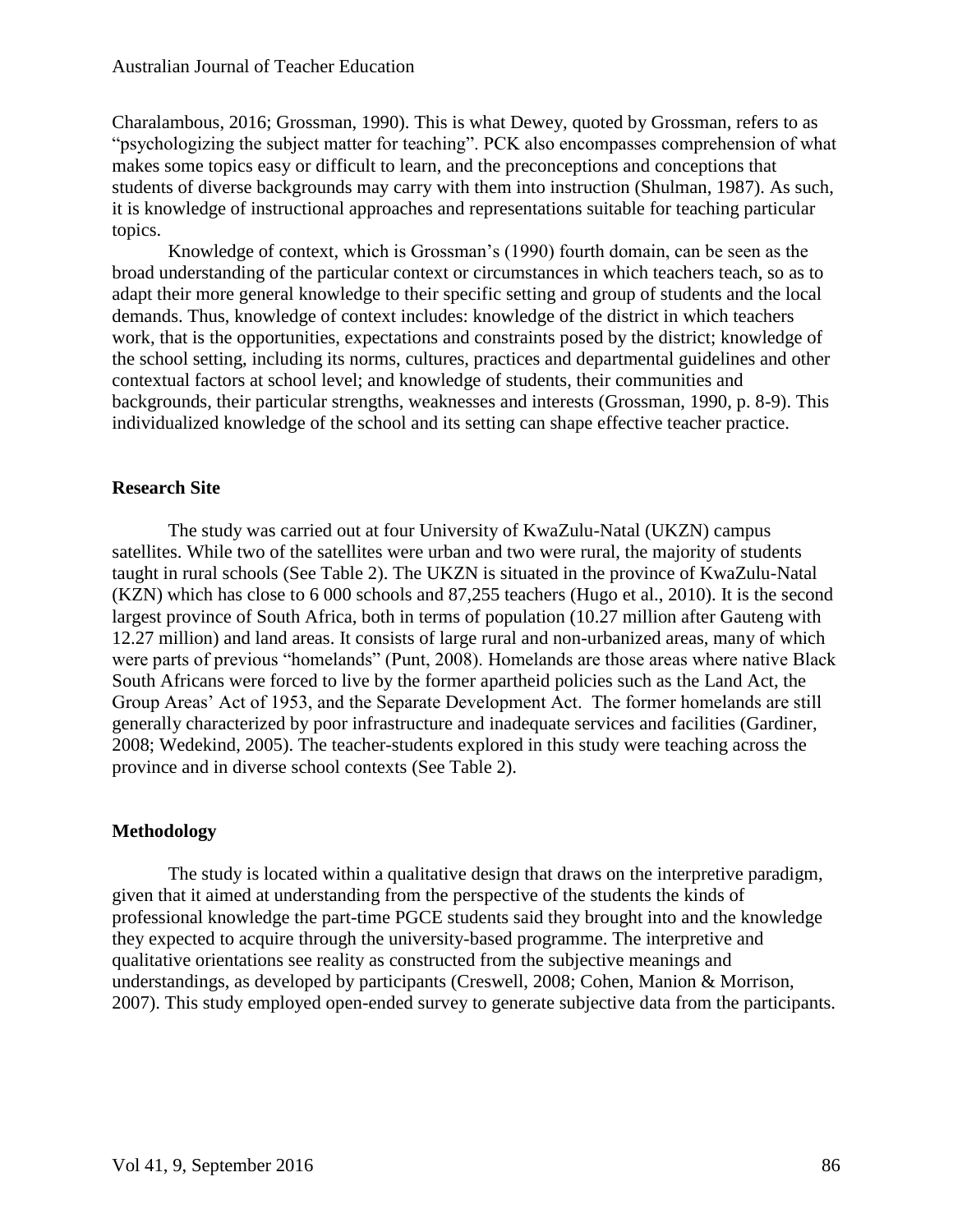# **Data Generation**

All 2012 first year part-time PGCE students who attended the first contact session on 11 February participated in this study. This was a convenience sample – or, as it is sometimes called, accidental or opportunity sample, because as Cohen, Manion and Morrison (2007) point out, it involves choosing the nearest individuals, or those who happen to be available and accessible at the time, to serve as respondents. We thus simply chose the sample from those to whom we had easy access. Given that such a sample does not represent any group apart from itself, our study does not seek to generalize about the wider population, or to transfer findings to other contexts, which poses a major limitation. Transferability would therefore be considered on the understanding that findings may be limited only to similar specific groups, communities and /or circumstances (Creswell, 2008). However, given that decisions around transferability will be left to readers based on their own understanding and experiences, the strength of the findings from this study lies in the fact that the study involved a large group of students and thick descriptions are provided in the presentation and discussion of findings. Further, while we call this group a sample for the study, this may not really be a sample in the true sense but may be regarded as a full cohort of students who were in class on the particular day.

A questionnaire was designed and administered to 146 part-time PGCE students in learning centres in KwaZulu-Natal. The questionnaire involved four questions. The first two addressed biographical details around the type of school (rural, urban, township), academic or professional qualifications, and teaching experience. The other two questions asked student teachers to provide written comments about, firstly, the knowledge they brought to the programme and, secondly, the knowledge they expected to gain from the programme.

The biographical details showed diversity in teaching experience, qualification and school context (See Table 1). Analysis of the biographic data indicates that the 99 (68%) of the 146 student teachers in this study had an average of 0-3 years of teaching and 70 (48%) were teaching in rural schools. In Table 1, the results also reveal that 58 (40%) student teachers in this programme had a Bachelor of Arts degree and 12 (8%) students had a post graduate qualification.

| <b>Characteristics</b> (N=146) | Groups                 | <b>Frequency</b> | <b>Percentage</b> |
|--------------------------------|------------------------|------------------|-------------------|
| Teaching experience            | 0 to 3 years           | 99               | 68.00             |
|                                | 4 to 7 years           | 36               | 25.00             |
|                                | 8 years and above      | 11               | 8.00              |
|                                | Total                  | 146              | 100.00            |
| Qualification                  | <b>BSc</b>             | 28               | 19.00             |
|                                | BCom/Acc/BBA           | 27               | 19.00             |
|                                | BA                     | 58               | 40.00             |
|                                | <b>BSocial Science</b> | 19               | 13.00             |
|                                | Post graduate          | 12               | 8.00              |
|                                | No response            | $\overline{c}$   | 1.00              |
|                                | Total                  | 146              | 100.0             |
|                                | <b>Rural Village</b>   | 70               | 48.00             |
|                                |                        |                  |                   |
| Location                       | Urban                  | 32               | 22.00             |
|                                | Township               | 19               | 13.00             |
|                                | Not teaching           | 25               | 17.00             |
|                                | Total                  | 146              | 100.00            |

**Table 1: The Student Teachers' Demographic Information**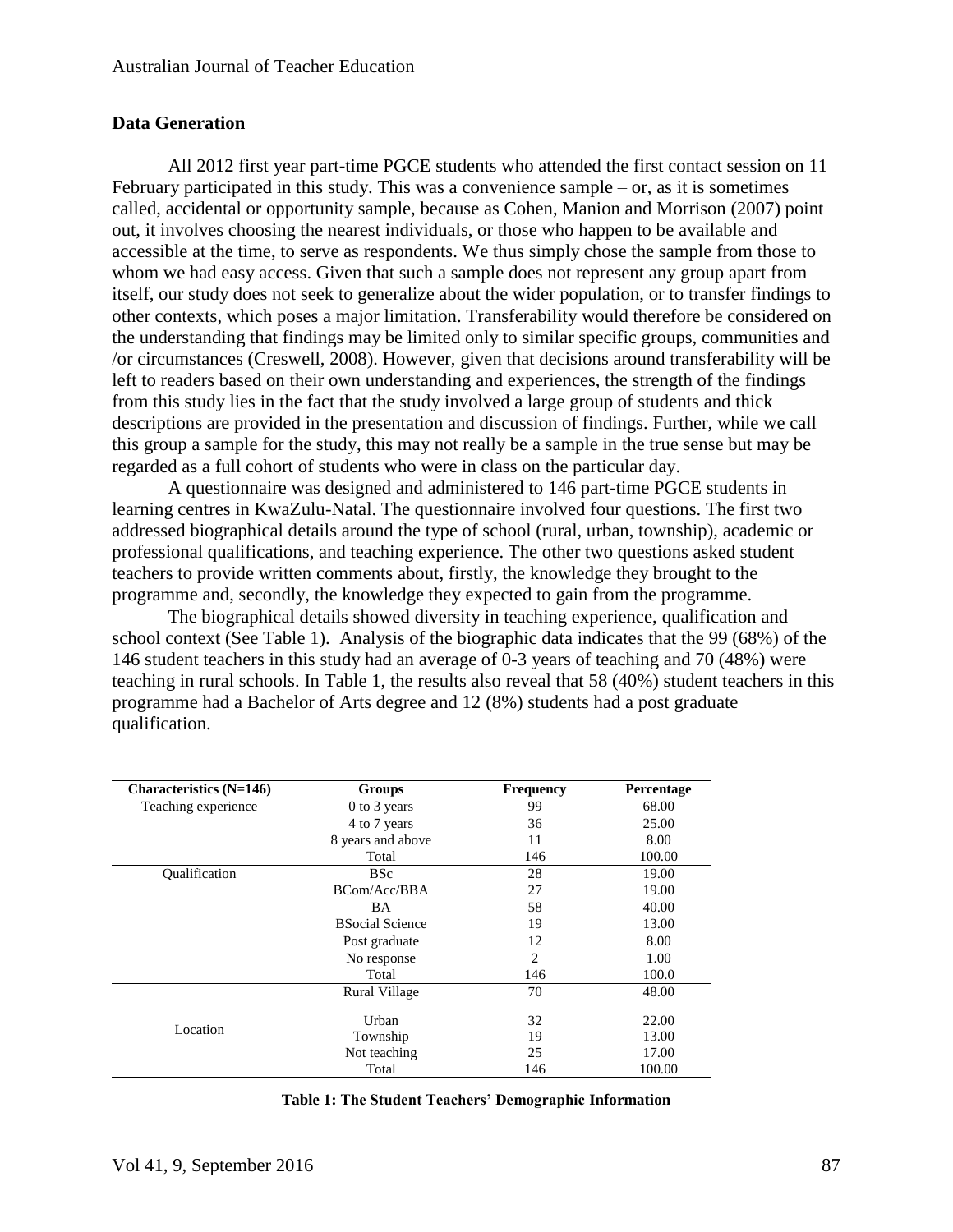# **Data analysis**

Data analysis employed qualitative procedures of content analysis. The term 'content analysis' simply refers to a process of summarizing and reporting written data – the main contents of data and their messages. More specifically, it defines a strict and systematic set of procedures for the rigorous analysis, examination and verification of the content of written data (Cohen, et al., 2007). Text data might be verbal, print, or electronic and might have been obtained from narrative responses, open-ended survey questions, interviews, focus groups, observations, or print media such as articles, books, or manuals (Hsieh & Shannon, 2005). In this study text data was obtained through open-ended survey questions. The content analysis process allows categories and names for categories to flow from the data itself, through researcher immersion in the data, which enables new insights to emerge (Hsieh & Shannon, 2005). Data analysis thus, started with immersion, by reading all data and so obtaining a sense of the whole. This was followed by deriving codes (Creswell, 2008) through reading the data word by word highlighting the exact words from the text that appeared to capture key thoughts or concepts. Next, researchers approached the text by making notes of the first impressions, thoughts, and initial analysis. Through this process, labels for codes started to emerge that reflected more than one key thought coming directly from the text, which then became the initial colour coding scheme. Colour codes were then sorted using Microsoft Excel into categories based on how different codes were related and linked. These emergent categories were then used to organize and group codes into meaningful clusters.

# **Findings Types of Knowledge Brought into the Programme**

The first research question concentrated on the types of knowledge teachers brought to the programme. Table 2 shows the types of knowledge teachers thought they possessed at the start of it. Data analysis indicates that the professional knowledge brought into the programme revolved around knowledge of teaching, curriculum and content.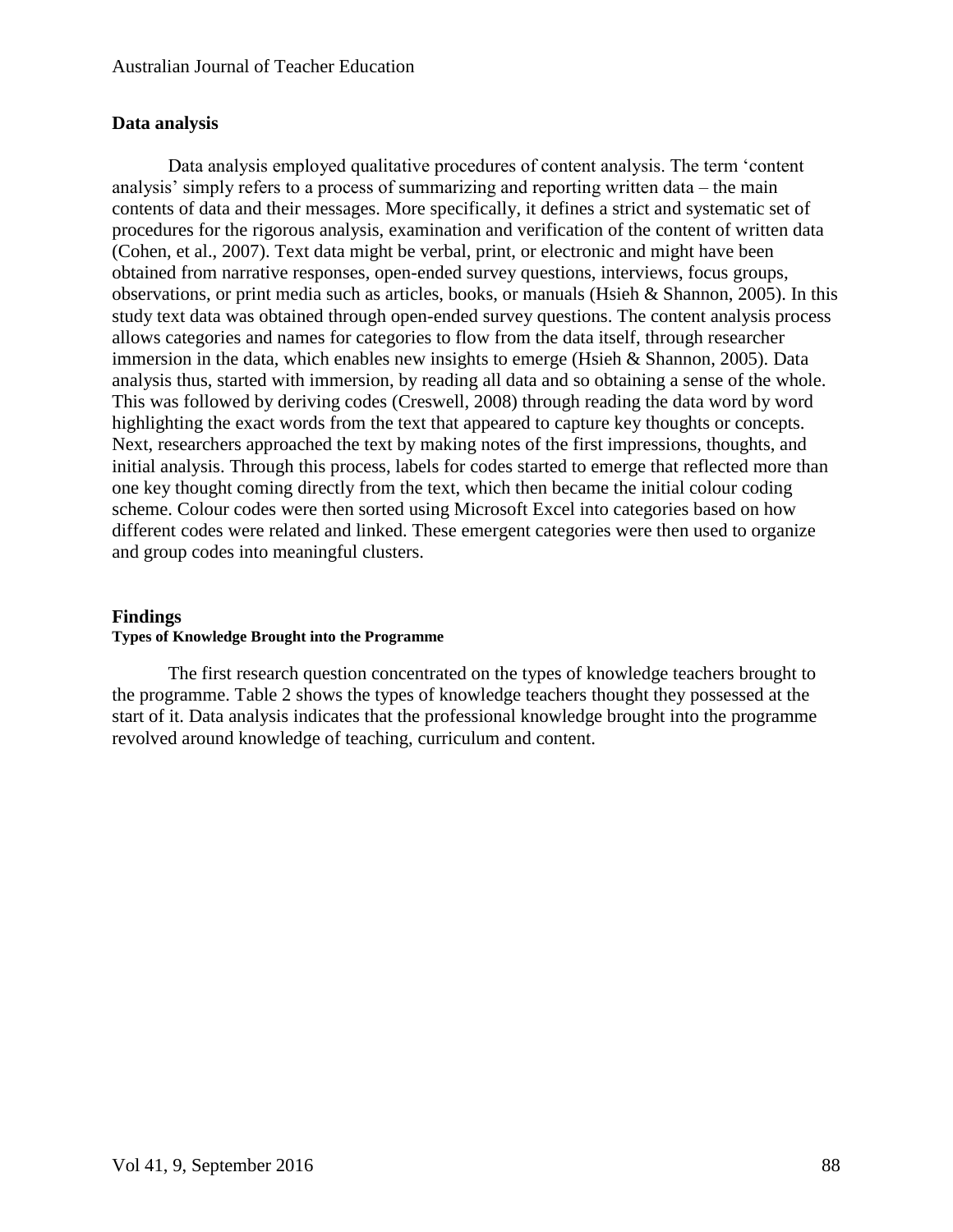| <b>Types</b><br>of knowledge<br>$N = 146$ | <b>Number</b><br>of<br>student<br>teachers | <b>Teaching</b><br>experience | Number of<br>student<br>teachers | <b>Location of</b><br>schools | Number of<br>student<br>teachers |  |
|-------------------------------------------|--------------------------------------------|-------------------------------|----------------------------------|-------------------------------|----------------------------------|--|
|                                           |                                            | $0-3$ years                   | 32                               | rural                         | 34                               |  |
| Knowledge of                              | 66                                         | 4-7 years                     | 18                               | township                      | 8                                |  |
| teaching                                  |                                            | above 8 years                 | 6                                | urban                         | 13                               |  |
|                                           |                                            | no response                   | 10                               | no response                   | 11                               |  |
| Content knowledge                         | 31                                         | $0-3$ years                   | 13                               | rural                         | 12                               |  |
|                                           |                                            | 4-7 years                     | 8                                | township                      | 5                                |  |
|                                           |                                            | above 8 years                 | 1                                | Urban                         | $\,8\,$                          |  |
|                                           |                                            | No response                   | 9                                | no response                   | 6                                |  |
|                                           |                                            | 0-3 years                     | 10                               | rural                         | 12                               |  |
| Knowledge of                              | 23                                         | 4-7 years                     | 7                                | township                      | $\mathbf{2}$                     |  |
| curriculum                                |                                            | above 8 years                 | $\overline{c}$                   | urban                         | $\boldsymbol{6}$                 |  |
|                                           |                                            | no response                   | $\overline{4}$                   | no response                   | $\overline{3}$                   |  |
| Unspecified                               |                                            | $0-3$ years                   | 5                                | rural                         | 5                                |  |
| knowledge                                 | 10                                         | 4-7 years                     | $\boldsymbol{0}$                 | township                      | 1                                |  |
|                                           |                                            | above 8 years                 | 1                                | urban                         | 3                                |  |
|                                           |                                            | No response                   | 4                                | no response                   | 1                                |  |
| No responses                              | 16                                         | $0-3$ years                   | 7                                | rural                         | 7                                |  |
|                                           |                                            | 4-7 years                     | 2                                | township                      | $\overline{\mathbf{c}}$          |  |
|                                           |                                            | above 8 years                 | 1                                | Urban                         | 5                                |  |
|                                           |                                            | Not clear                     | 6                                | no response                   | $\overline{2}$                   |  |

**Table 2: Knowledge Brought to the Programme and Student Teachers' Profile**

From the table it can be seen that 66 (45%) student teachers believe that they have knowledge of teaching. Knowledge of teaching, according to Grossman's (1990) domains, relates to general pedagogical knowledge. According to Knight (2002) and Shulman (2004), this domain includes knowledge of principles and strategies for curriculum delivery and managing classroom engagement (both proactive and reactive), with a special focus on understanding general principles of different forms of group-work, as well as the knowledge of materials and programmes that are teachers' "tools of the trade". To illustrate our data in this domain, some students point out that:

*I know how to organize a lesson in a systematic manner how to write a lesson plan and make sure learners are in a conducive environment for learning and teaching in the classroom.*

*I know how to do educator's file, standing in front of the learners and teach them starting on their prior knowledge; assess learners - setting formal and class tests, how to control class.*

I am familiar with counseling of learners as well as administrative duties. All these aspects mentioned in the comments, namely understanding of the value of preparation, and planning, organizing a lesson, lesson progression from known to unknown, creating a conducive environment, and assessment, fall into the general pedagogic knowledge domain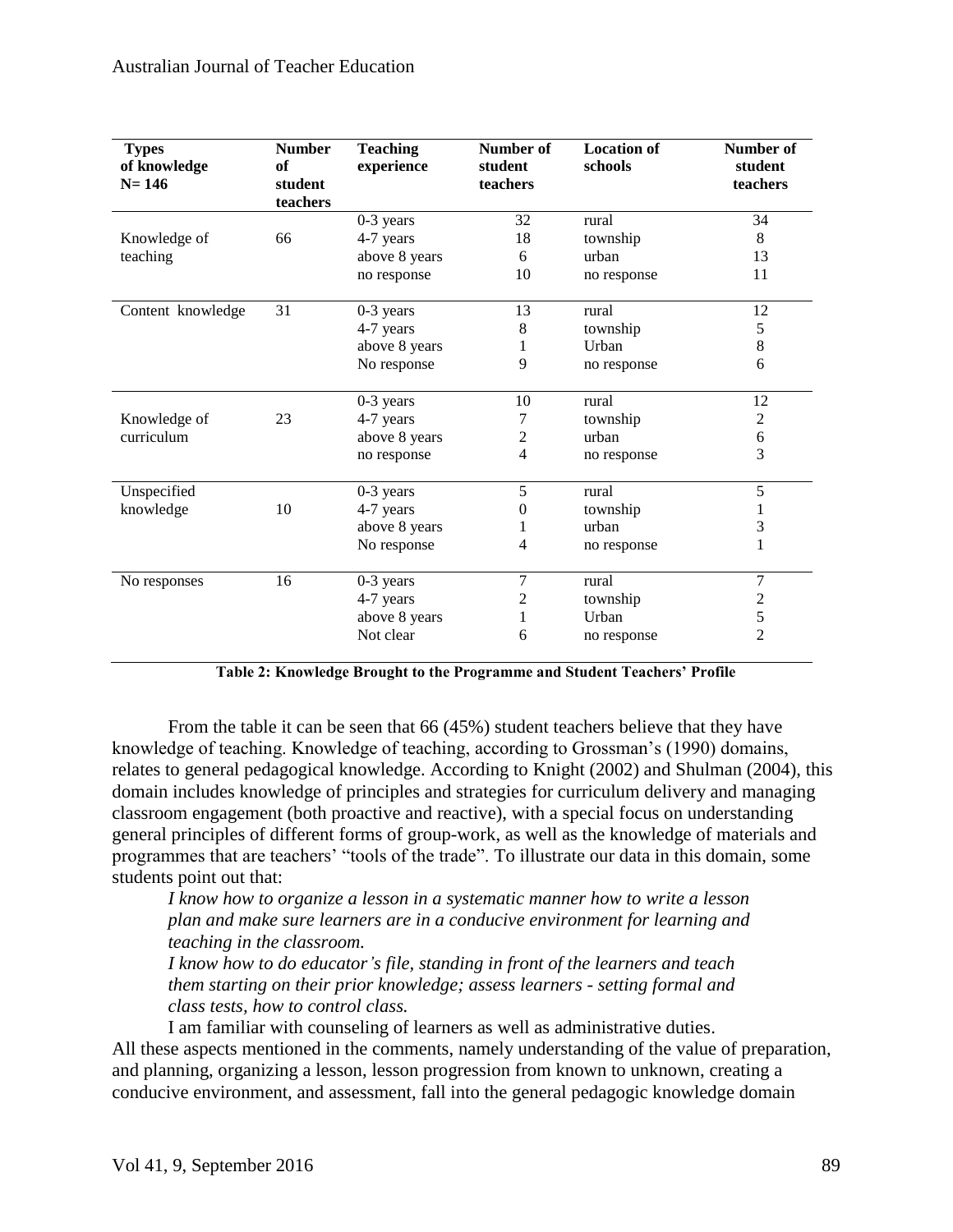(Grossman, 1990; Shulman, 1987). In particular, Bertram (2011) adds that this domain of teacher knowledge as a complex set, which encompasses knowledge of classroom organization and management, different teaching strategies or methods, assessment strategies as well as understanding classroom communication and discourses. She suggests that there is an important interplay between general pedagogical knowledge, which emerges from research, and personal pedagogical knowledge which is "fuelled by personal beliefs and personal practical experience" (p. 5), which Kelly (2006) refers to as knowledge-in-practice.

Again from Table 2, only 31 (21%) indicate that they brought content knowledge to the programme. In this regard, some of them pointing out that:

*I have the subject knowledge for teaching needed by professional teacher since I acquired a degree in education economics in my first degree*

*I possess knowledge in the subject area that I am currently teaching in grade 10-english. I am proficient in the English language therefore I know my subject learning area well. ... I do have the correct content knowledge as well, yes the content of my subject, mathematics.*

Given that 31 (21%) indicated they brought content knowledge, of concern is that the remaining 115 (79%) of respondents seeming did not possess adequate content knowledge. This could imply that they expected to gain such knowledge from the programme. However, the PGCE did not aim to develop teachers' disciplinary knowledge. As stated already, the course was based on the assumption that these teachers already had content knowledge from their Bachelor degrees. Furthermore, the South African Council on Higher Education (2010) points out that the PGCE programme is a generalist educator's qualification that 'caps' an undergraduate qualification. Our finding, thus, raises questions around the extent to which the PGCE curriculum should equip students with appropriate content knowledge, which should have been acquired from the undergraduate degree, along with the competences and skills needed to teach the disciplinary knowledge. This finding is also consistent with earlier studies that reported on South African teachers' poor content knowledge, particularly in mathematics and science (van der Sandt & Nieuwoudt, 2003; Taylor, 2009).

Knowledge of context encompasses understanding the character of communities and cultures that affect teaching and learning; that is the workings of the groups, or classes, within a school; its organizational culture, setting, and practices; the students and their backgrounds, including their particular strengths, weaknesses, interests, expectations and, opportunities, constraints posed by the district or community; the governance and financing of school districts, and (Shulman, 1987). One comment from the student teachers illustrating this aspect is:

*I know how to develop lesson activities that will capture their attention and how to ask them questions to get every learner to participate. I have also learnt how to interact with particular learners in order to assist them. I know how to manage my teaching workload and my different classes.*

There were, however, few such responses to suggest that students highlight their contextual knowledge. The paucity of such responses is unsurprising because knowledge of context may be taken for granted and not considered as important knowledge. In this regard, Mukeredzi (2013) notes that knowledge of cultures and practices, which shape teaching/learning, results from engagement in activities within particular contexts. Thus students may see this type of knowledge as non-generic and unimportant.

Curriculum knowledge is another kind of knowledge that some students noted they brought into the programme. Broadly, curriculum knowledge is the knowledge of what should be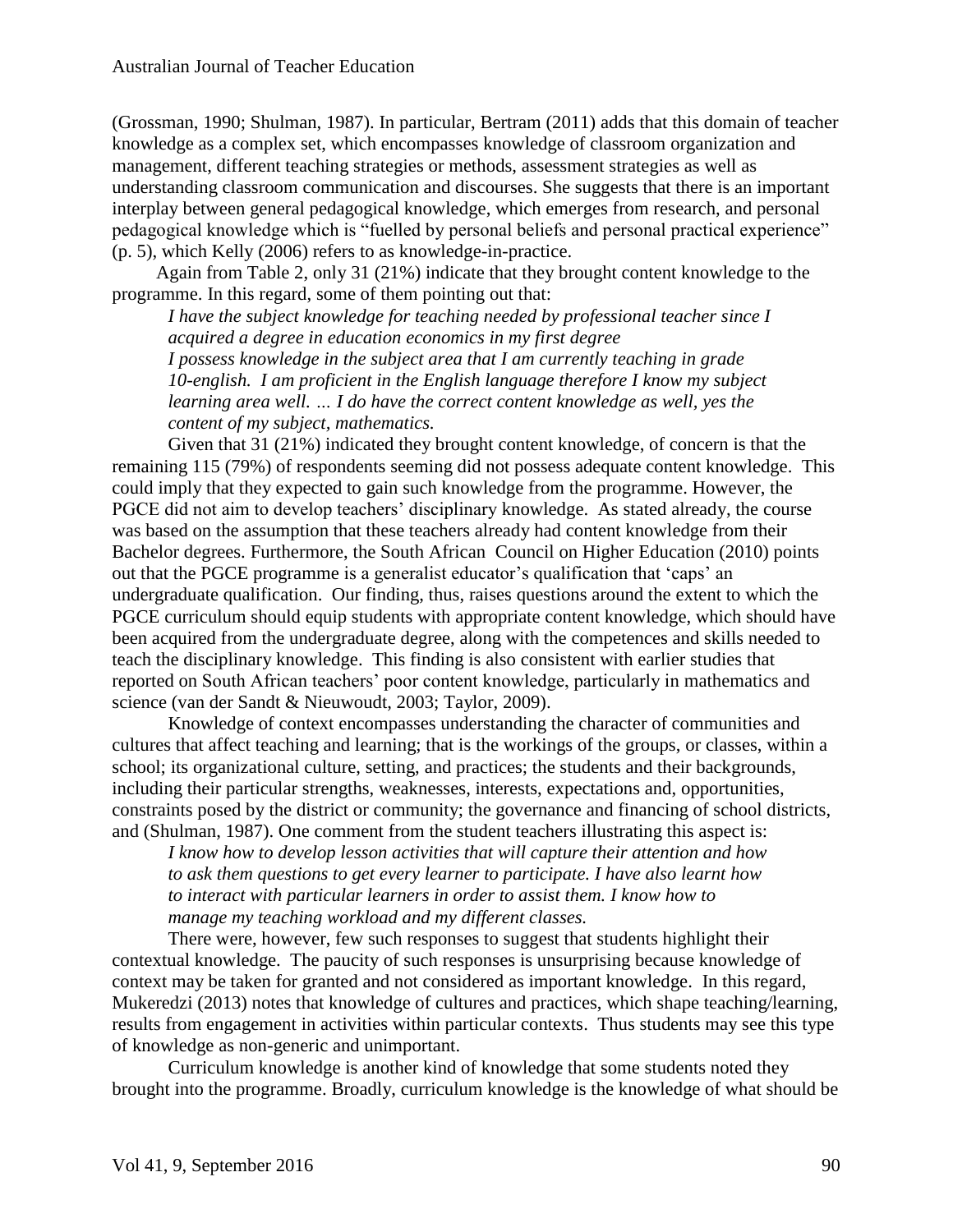taught to a particular group of students at a particular level/phase of study. Shulman (1987) indicates that curriculum knowledge transcends an awareness of the different programs and materials, and includes knowledge of the effectiveness and implications of said programs and materials for given contexts. While Grossman (1990) locates curriculum knowledge as an aspect within general pedagogical knowledge, Shulman views it as a separate knowledge domain which manifests as a particular grasp of the materials and programmes that serve as tools of the trade for the teacher. The following comments illustrate the student teacher's responses as collected in Table 2.

*I know that I need to have my lesson plan as evidence and a directive of what to teach. I have the knowledge of curriculum needs for education. I also know the different methods of teaching the curriculum sections. I understand the curriculum. I know that before I start to teach I need to go through and understand policy and do my work schedule, unpack the assessment standard and prepare lesson plan, teach the learners, assess them and keep their records in portfolio*

The term 'professional life phase' is used by Day and Gu (2007) to refer to the number of years that a teacher has been teaching. Table 1 indicated there were 36 (25%) teacher-students within the 4-7 professional life phase with 11 (8%) in the later phases, that is 8 years and beyond. Of these 7 and 2 student teachers, respectively, indicated that they brought curriculum knowledge to the programme, that is 6 % for the two phases. These figures contrast with those for the professional life phase 0-3 years, where only 10 (10%) of the 99 student teachers reported that they brought curriculum knowledge. From those figures, it thus appears that student teachers did not have sufficient curriculum knowledge. Again this aspect was apparently more important for those early in their professional life.

## **Kinds of Knowledge expected from the Programme**

The second research question focused on the kind of knowledge the teacher-students expected to acquire from the PGCE programme. Patterns that emerged from the data in relation to this question, include aspects of GPK, PCK, as well as professional practice for teachers. The data analysis is shown in Table 3 below.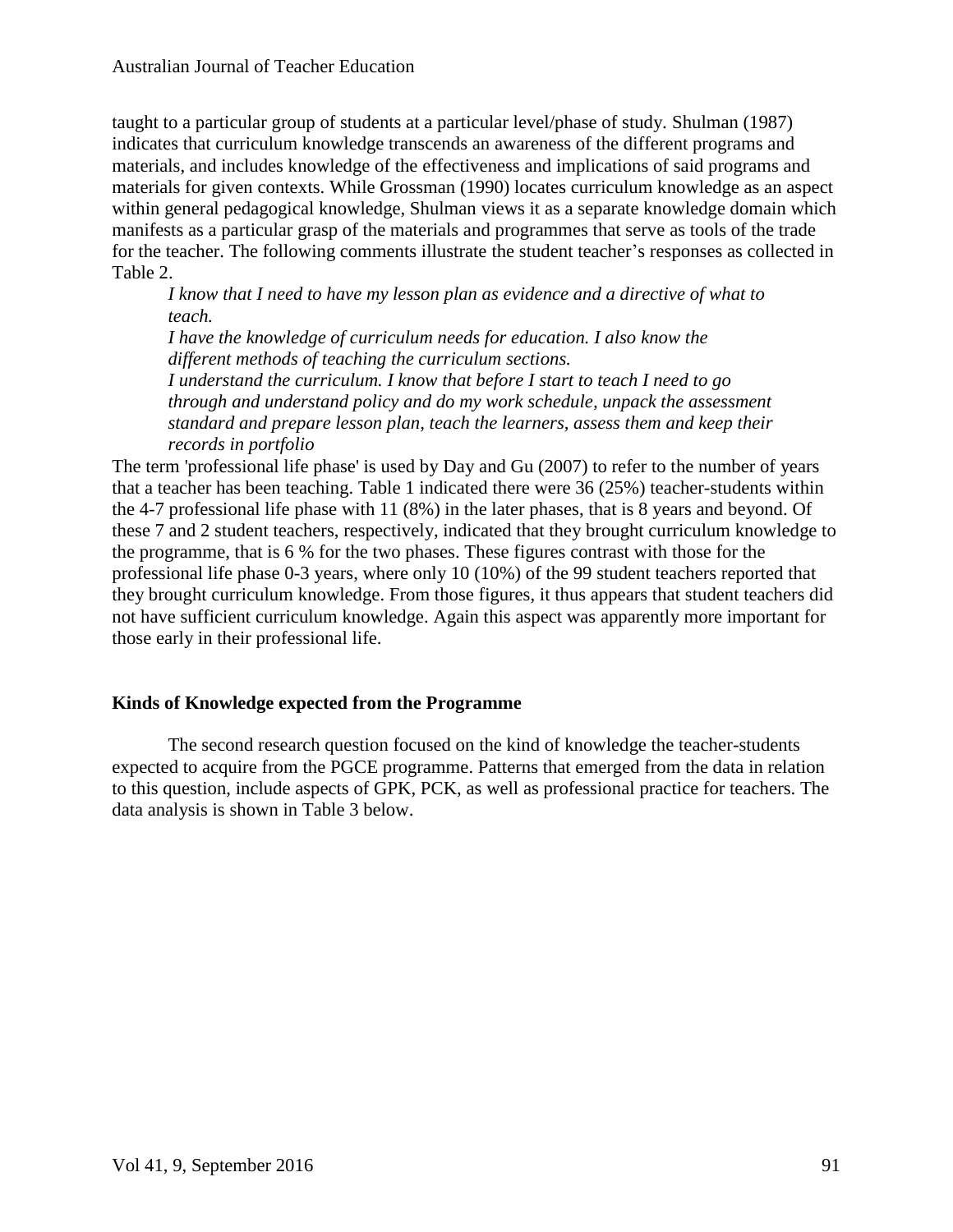| <b>Categories</b><br>$(N = 146)$ | Number of<br>student<br>teachers | <b>Teaching</b><br>experience | Number of<br>student<br>teachers | <b>Location</b><br>of schools | <b>Number</b><br>of student<br>teachers |
|----------------------------------|----------------------------------|-------------------------------|----------------------------------|-------------------------------|-----------------------------------------|
| Teaching methods/                |                                  | $0-3$ years                   | 36                               | rural                         | 38                                      |
| pedagogical                      | 70                               | 4-7 years                     | 15                               | township                      | 8                                       |
| knowledge                        |                                  | above 8 years                 | 5                                | urban                         | 11                                      |
|                                  |                                  | No response                   | 14                               | No response                   |                                         |
| Professional teacher             | 65                               | $0-3$ years                   | 25                               | rural                         | 30                                      |
|                                  |                                  | 4-7 years                     | 18                               | township                      | 10                                      |
|                                  |                                  | above 8 years                 | 5                                | urban                         | 16                                      |
|                                  |                                  | no response                   | 17                               | no response                   | 9                                       |
| Qualification                    |                                  | $0-3$ years                   | 3                                | rural                         | $\overline{c}$                          |
|                                  | 11                               | 4-7 years                     |                                  | township                      |                                         |
|                                  |                                  | above 8 years                 |                                  | urban                         | 4                                       |
|                                  |                                  | No response                   | 5                                | no response                   | 3                                       |

**Table 3 Kinds of knowledge expected from the programme, according to teachers' profile**  $(N = 146)$ 

The knowledge domain of teaching methods was one that almost all participants indicated that they expecting to receive from the programme. This is notwithstanding their earlier indication of having already brought this highly ranked kind of knowledge into this programme. Further data analysis also indicated that 36 of the student teachers who indicated this expectation –"teaching methods and skills" were within 0-3 years professional life phase and/or were teaching in rural schools. To illustrate, some of the comments made in this regard were:

*I expect to be able to learn how to organize a learning programme, to manage learners in a classroom situation. To be able to help learners gain knowledge they need.*

*I expect to learn the teaching methods and strategies on how to prepare your lesson before starting to teach and to learn the roles of a teacher. PGCE programme will be able to teach the methods of teaching. In post grad certificate in education I expect to learn about how to do lesson plan, how to deliver it and other things concerning education for learners.*

*I am expecting PGCE to add to the knowledge I have of teaching and introducing us to a range of different teaching strategies. The other thing is to equip me with new policies, teachers should know in relation to education I also expect to learn about classroom management and more specific teaching skills for teaching Natural Science. I expect to learn a lot of teaching skills from the course, how to manage problems that my learners are faced with in my school and also how to deal with such crisis in the school.*

The teacher sentiments expressed above also suggest expectations around knowledge of curriculum and policy, as well as knowledge of handling contextual issues.

This kind of knowledge, according to Grossman (1990) and Shulman (1987) falls under GPK. The comments mentioned by student teachers above thus point to expectations around GPK. Cogill (2008), however, points out that GPK is often regarded as more fundamental to teaching at primary school than at other levels, because in this educational phase teachers may be expected to teach several subjects. The GPK domain of teacher knowledge encompasses broad principles and strategies of classroom management and organization, which transcend subject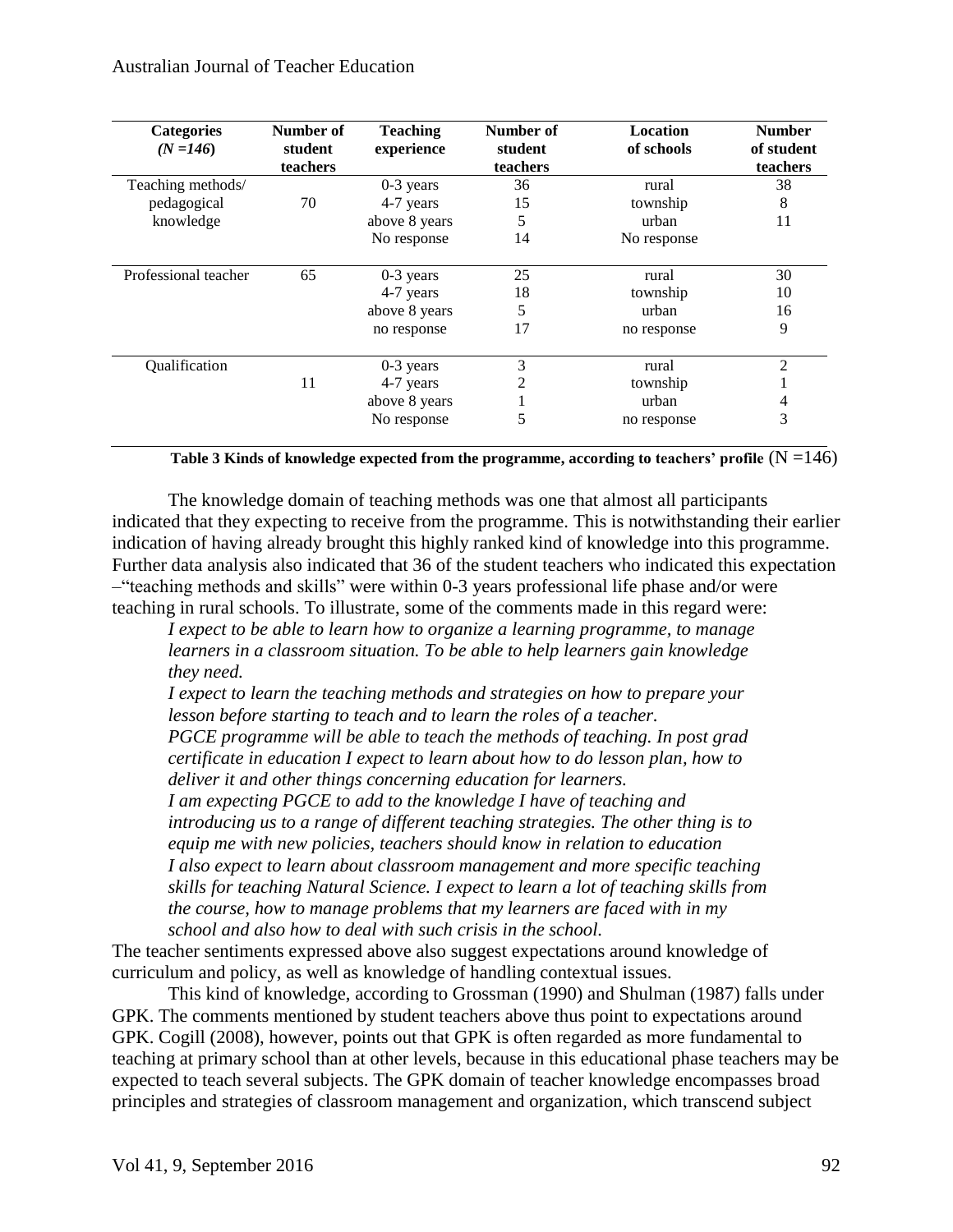matter, so it falls broadly into two categories. Firstly there is knowledge of teaching related activities such as lesson preparation, children's learning, learner motivation, assessment of learning or teaching, classroom organization and management of learner discipline, including the teachers' personal disposition. The second category includes strategies for effective teaching.

In addition to general teaching and pedagogical knowledge, students also expected to gain PCK. PCK has been understood as the knowledge of how to teach within a particular subject area which enables teachers to ease the learning for students by using clear explanations, appropriate analogies and, presenting learning materials in interesting, motivating and even entertaining ways. According to Cogill (2008) PCK denotes the distinctive bodies of knowledge for teaching that make concepts comprehensible for learners. In this regard, some students' commented that:

*I expect to learn a broad knowledge for teaching my specific subject, the technical skills of teaching my subject specialization.*

*I expect to learn how to use the skills and knowledge I have gained to teach some topics because I might have the qualification and knowledge but not know how to put knowledge across so that the learners understand.*

*I want to learn how I can teach starting from the learners' previous knowledge and then adding new information how to involve learners so that they master content and are interested in their learning.*

*I* would expect to, at the end of this qualification to understand the different *methods used in teaching.* 

*I also expect to learn how to engage in different techniques of teaching taking into account that the majority of the learners are second language English speakers*

The comments above suggest a blending of content and pedagogy related to how particular topics, problems or issues can be organized, represented, and adapted for the diverse interests and abilities of learners, and so presented for instruction (Shulman, 1987, p. 4-5). This definition implies that the knowledge of how to teach (GPK) and PCK are intrinsically linked. In other words, PCK is the knowledge of how to teach within a particular subject specialisation. Grossman (1990) adds that expert teachers may possess rich repertoires of metaphors, experiments, activities or approaches effective for teaching particular topics, while novice teachers may be in the process of developing such repertoires of instructional strategies and representations. Thus, it is unsurprising that novice teachers or those teaching in more isolated rural environments would be in need of, and so expecting, such knowledge from the programme.

Another category of data indicates expectations around knowledge related to being a "professional teacher". Again, it was mainly participants within the 0-3 professional life phase and those teaching in rural schools who prioritized gaining such skills. The following comments illustrate what some student teachers said concerning this aspect:

*I want to know how to be a professional teacher, to know how I must deal with them … how I must relate to learners in the classroom.*

*To learn to be a good teacher and experience one, what roles must I do to teach effectively, how must I do it as a professional teacher.*

*How to behave as a good teacher in the classroom, school and the community, how to teach well*

*An understanding of what it means to be a teacher and how to apply the methods practically in a classroom*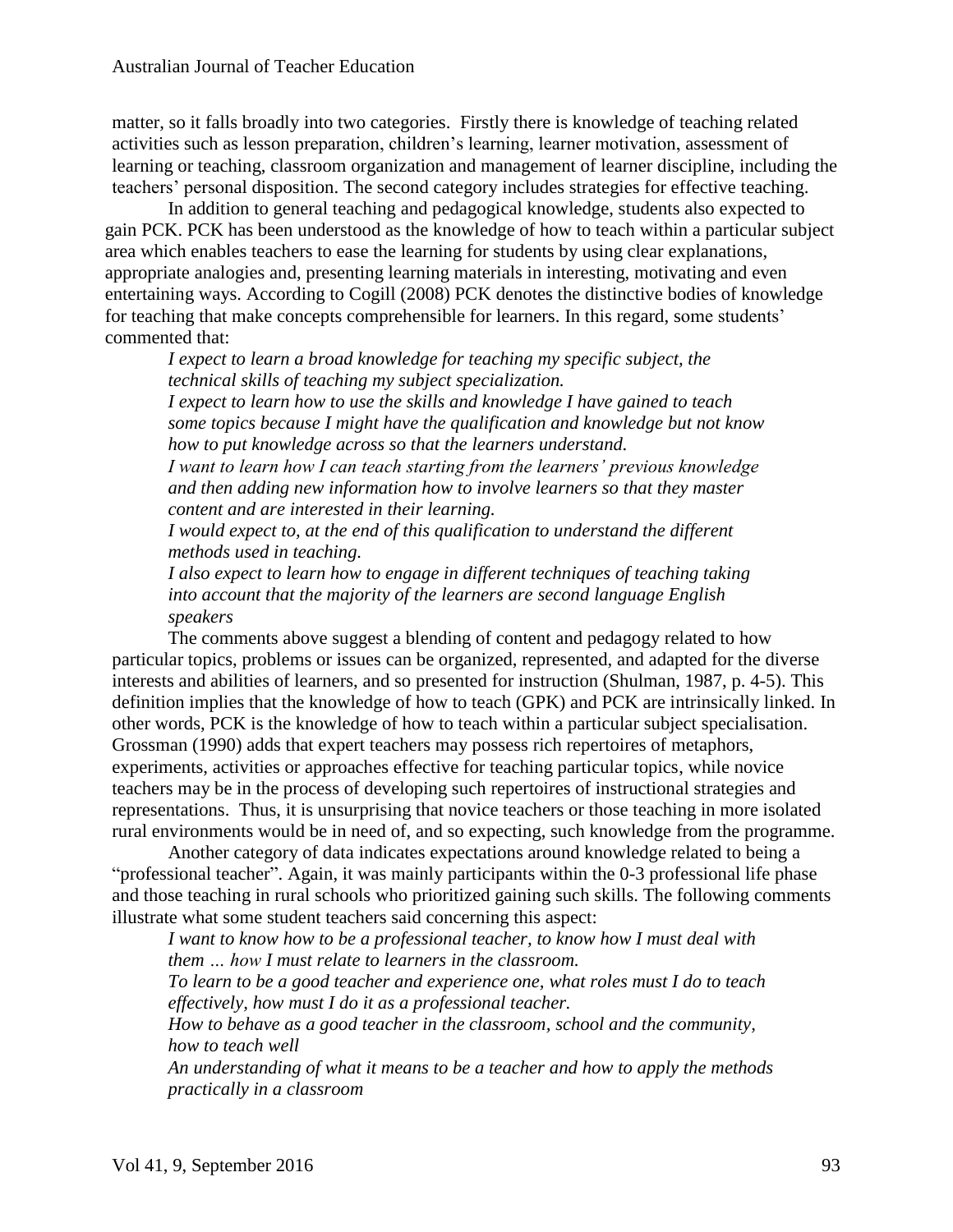With regards to teacher professionalism, Brown and McIntyre (1993) outlined some of the qualities of an effective teacher as abilities to: create a relaxed and enjoyable classroom atmosphere; control learning processes; teach in a way that interests and motivates learners; provide conditions that make pupils understand concepts; make clear what pupils have to do and achieve; judge what can be expected of pupils; scaffold learning; motivate students to set high expectations for themselves; build strong teacher-student relationships; make plans for class management and learning; introduce lessons effectively and manage question and answer sessions; and develop confidence in and trust of students. Kardamis (2013) adds that professional teachers care about their students; want to be involved in their lives, but also realizing that their role is mentorship rather than friendship. Thus they are steering and guiding their students without acting like their peers. In other words, professional teachers should be friendly and open in their interactions with students, while avoiding being familiar. This relates to what the teacher-students imply in their comments.

With regard to professional qualification, Table 3 indicates that a few participants thought that the programme was primarily to obtain a professional qualification. We note that only 11 (8%) of the teacher-students made such comments as: "be a qualified teacher," "to obtain formally recognized qualification," "to get a qualification of teaching". Hence we deduce that for the majority of participants merely obtaining a professional qualification was not an important factor for attending the programme; instead they were there to learn.

#### **Discussion**

The purpose of this study was to explore the kinds of knowledge that PGCE part–time students brought to the programme and to establish what they expected from it. Data analysis shows that we could interpret the PGCE students' responses in line with Grossman's (1990) 'Teacher Knowledge Domains' (see Table 1). Because this study has been limited to only a single cohort of students, we suggest that further research with other students, perhaps a comparison with full-time PGCE students, to verify our findings. From Table 2, it is clear that many PGCE students' 65 (45 %) indicated that they possessed some professional knowledge of teaching before enrolling for the programme. However, the results in Table 3 indicate that 70 (48%) still expected to gain pedagogical knowledge. Expectations of gaining pedagogical knowledge were unsurprising because teacher-students had not previously received formal instruction in this domain.

Results also show that 31 (21%) teacher-students felt that they had adequate content knowledge for teaching their discipline. Earlier studies support this finding; that is low levels of content knowledge among South African teachers (van der Sandt and Nieuwoudt, 2003; Taylor, 2009). Nevertheless, Grossman (1990) argues that CK is critical, as it influences what and how teachers teach, the levels of classroom discourse, as well as how they would critique and use teaching/learning materials. It would appear fundamental that a teacher possess a deep comprehension of the essential concepts in the discipline, rather than just a huge collection of facts of the subject. The understanding of core concepts, the connections and linkages between them, as well as how they are organized, enables the teacher to draw on their subject matter knowledge for teaching. Thus students' lack of confidence in their content knowledge contradicts the general suppositions behind the PGCE, that the students already possess adequate content knowledge from undergraduate degrees, but are expected to need other domains of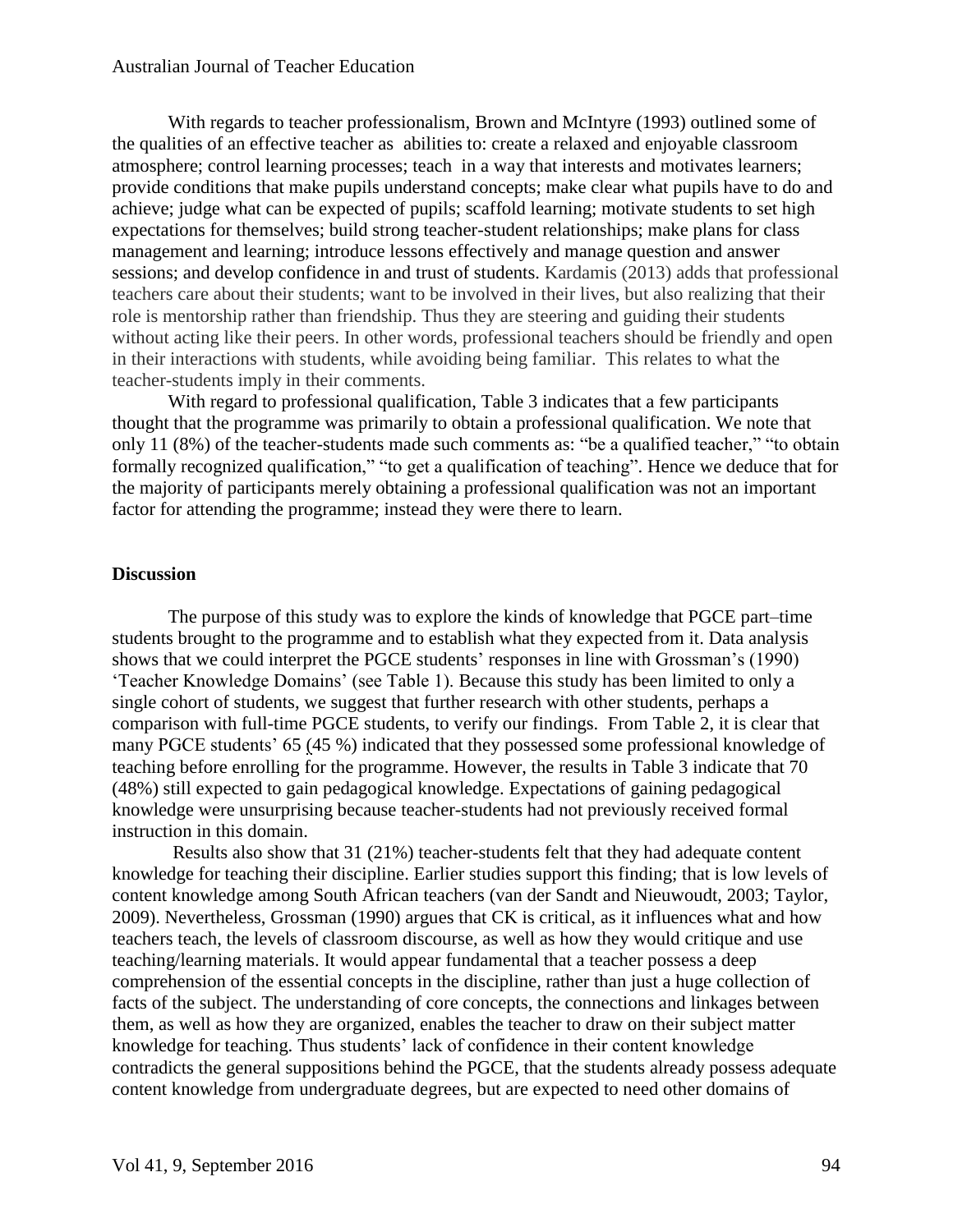teacher knowledge. Consequently, the finding challenges the general assumption and aim of PGCE as a capping programme, to follow a subject specialist undergraduate degree. Furthermore, an American study by Kennedy (1991), cited by Bertram (2011), revealed that teachers who had subject specializations as a university major were often no more able to explain the substantive and syntactic structures in their discipline than other teachers without such a major. Citing that study, Bertram (2011) argued that having a major in the subject specialization does not necessarily guarantee appropriate disciplinary knowledge for teaching. Our findings therefore reinforce the need for addressing content knowledge in a teacher education programme. The teacher-students' expressed further learning needs around PCK, while it is generally understood that GPK, the knowledge of how to teach, and CK, the knowledge of subject matter, are intrinsically linked, there is debate concerning the nature of linkages between these and the formation of PCK. In teaching science, Cogill (2008) points out that the ability to teach transcends merely understanding CK and GPK, to an understanding of what happens at their intersection. In this regard, McNamara (1991) suggests that PCK is formed not merely by bringing knowledge together, CK with GPK, but when teachers reflect on classroom practices they may create their own PCK. This later aspect is what Kelly (2006) calls knowing-in-practice or tacit knowledge. Further questions arise regarding the experiential knowledge and theoretical knowledge of teachers, given the existence of tacit stupidity and tacit wisdom (Cogill, 2008). Cogill maintains that as skills are generally derived from mediation between experience and theory, a combination of theory and practice enables greater professionalism. Thus, without the appropriate prior CK, teachers may not be in a position to make the appropriate choices of GPK strategies. Again, this reinforces the importance of teachers having sound content knowledge.

A small number of PGCE teacher-students 23 (16%) indicated that they brought knowledge of the curriculum to the programme. Further analyses indicate that it was predominantly students in the 4-7 years professional life phase who indicated prior knowledge of the curriculum, suggesting that teacher-students within the 0-3 years professional life phase, who were in the majority 123 (84%), still expected to gain such curriculum knowledge. Therefore this result could mean that with greater experience, teachers tend to become more familiar with the curriculum and its demands. This finding is also consistent with findings from Mukeredzi's (2009) study, wherein South African part-time PGCE students in the 0-4 years professional life phase also indicated professional needs around curriculum. Further, curriculum knowledge needs an understanding of children's learning potential, national syllabi, school planning documents and year group plans (Cogill, 2008). It also encompasses knowledge of any examination or testing schedules that must to be taken into account and any national, regional, local or contextual requirements to be considered. Other types of curricular may define what is to be taught and how they should be taught. Knowledge of curriculum has four components (Chauvot, 2008). Firstly, curriculum knowledge encompasses knowledge of programmes and corresponding materials available for teaching the given content. Secondly, it is knowledge that transcends an awareness of programmes and materials to include knowledge of the effectiveness and implications of programmes and materials for given contexts. A third component is knowledge of content and corresponding materials in other subject areas for the students (lateral curriculum knowledge). The fourth aspect of curriculum knowledge concerns the way that topics are developed across given programmes (vertical curriculum knowledge). While comments made by teacher-students included the first two aspects, they generally excluded both lateral and vertical curriculum knowledge. Once again, this points to the importance of teachers being confident in their personal content knowledge.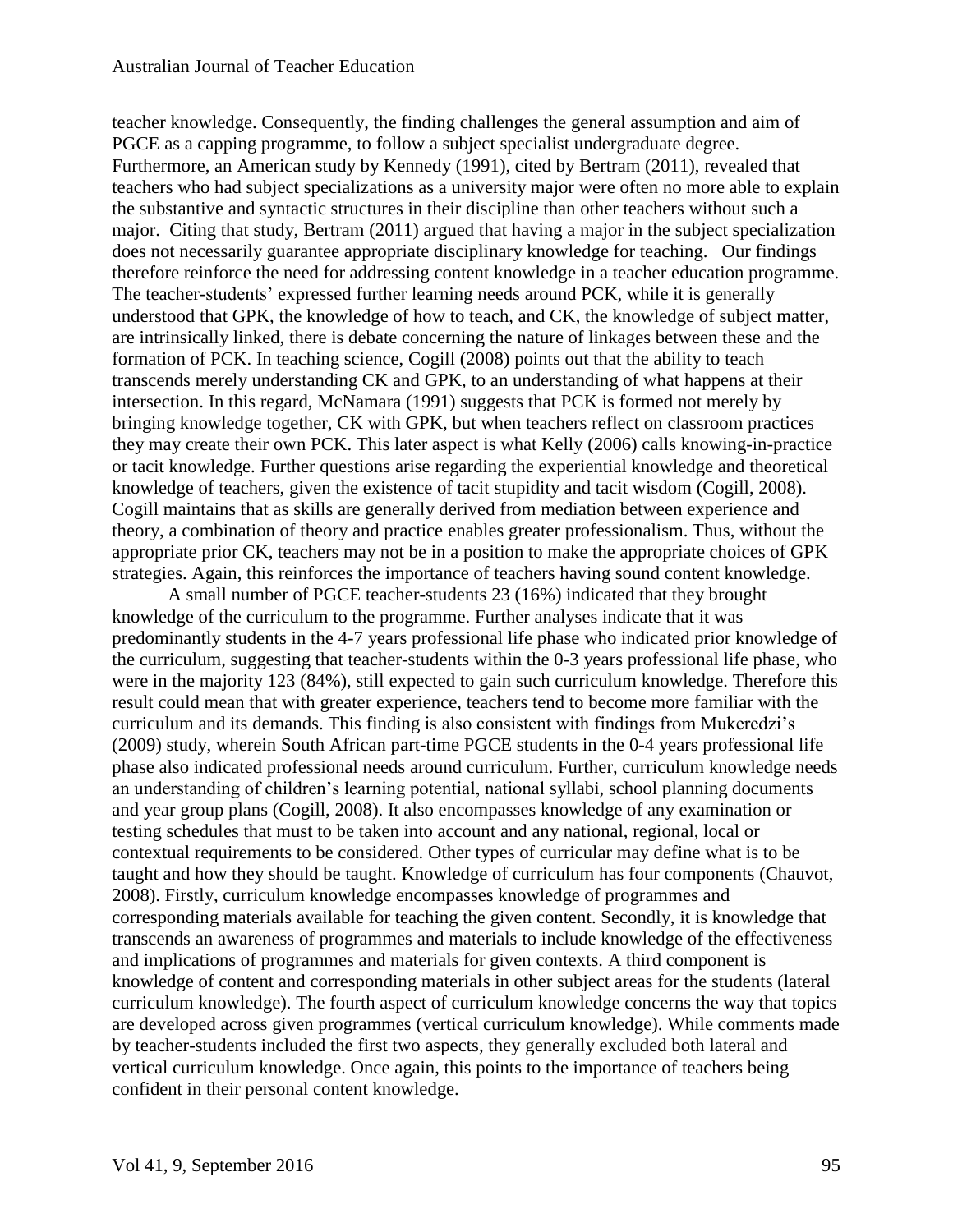Our data also indicated that 65 of the146 teacher-students expected to gain appropriate knowledge to become professional teachers. According to Townsend-Hall (2014) a professional teacher is knowledgeable and confident without being arrogant, admits when they have no answers but promises to find information for the student, and carries out that promise. Professional teachers are always well prepared when they enter the classroom with all the required materials and lesson plans. However, if teachers have low levels of content knowledge, it raises questions regarding how they would be able to plan, and so how they could become effective professional teachers. Teachers who are caring, yet professional will be much more effective, and ultimately much more influential, than the familiar, unprofessional teachers. Among professional standards of behavior for teachers' interaction with learners, Cassidy (2013) includes being polite, firm and fair, orchestrating the class in a way that gives everyone their chance to contribute, having the ability to reflect-in-practice and being flexible enough to modify strategies during the lesson, while at the same time being a role model in every sense, such as punctuality, deportment and dress. Cassidy further points out that professional teachers care more about being effective than being liked. While everyone has an innate desire to be liked, professional teachers cannot let this natural inclination control them. Often, if teachers worry about whether or not their students like them, they will not be professional and, their classrooms will often become very difficult to control. Instead, they should focus on the desire to be effective teachers whom the students can respect. This is probably the kind of knowledge that the teacher-students were hoping to gain from the programme.

#### **Conclusions**

The evidence from our study clearly shows that while many teacher-students reported possession of knowledge of teaching or pedagogical knowledge, even more expected to further this kind of knowledge during the programme. Teachers within the 0-3-year professional life phase expected to gain knowledge of the curriculum which indicates that while these teacherstudents were enrolled in the same programme, their knowledge base is different. This means that they started at varying points in their level of understanding. While core-educational modules in the programme offered curriculum and assessment, it may be vital to establish individual needs of students in these programmes, to ensure that their classroom practice needs are addressed by the time they graduate. Of concern was that 21% of teacher-students explored indicated possession of content knowledge, implying that the rest probably expected to gain it from the programme, despite having a Bachelor degree in their discipline. Teachers need to know the content matter to be taught in schools, along with pedagogic knowledge of how to engage learners with learning and management of the classroom, in order to be able to represent and formulate subject matter in a way that will make it accessible. Teachers who are not themselves sufficiently competent in the subject content are not likely to succeed in assisting students learn this content. Poor conceptual knowledge of a subject is a fundamental constraint on the quality of teaching and learning activities that the teacher-students engage in and, consequently, on the quality of student learning gains and outcomes. The teachers cannot teach what they do not know. This study recommends inclusion of content knowledge as part of the teacher education curriculum in these programmes. Inclusion of a content knowledge component in the programme will add onto the content knowledge students acquired at undergraduate level and also broaden their chances of changing to other subject specializations. Further, a content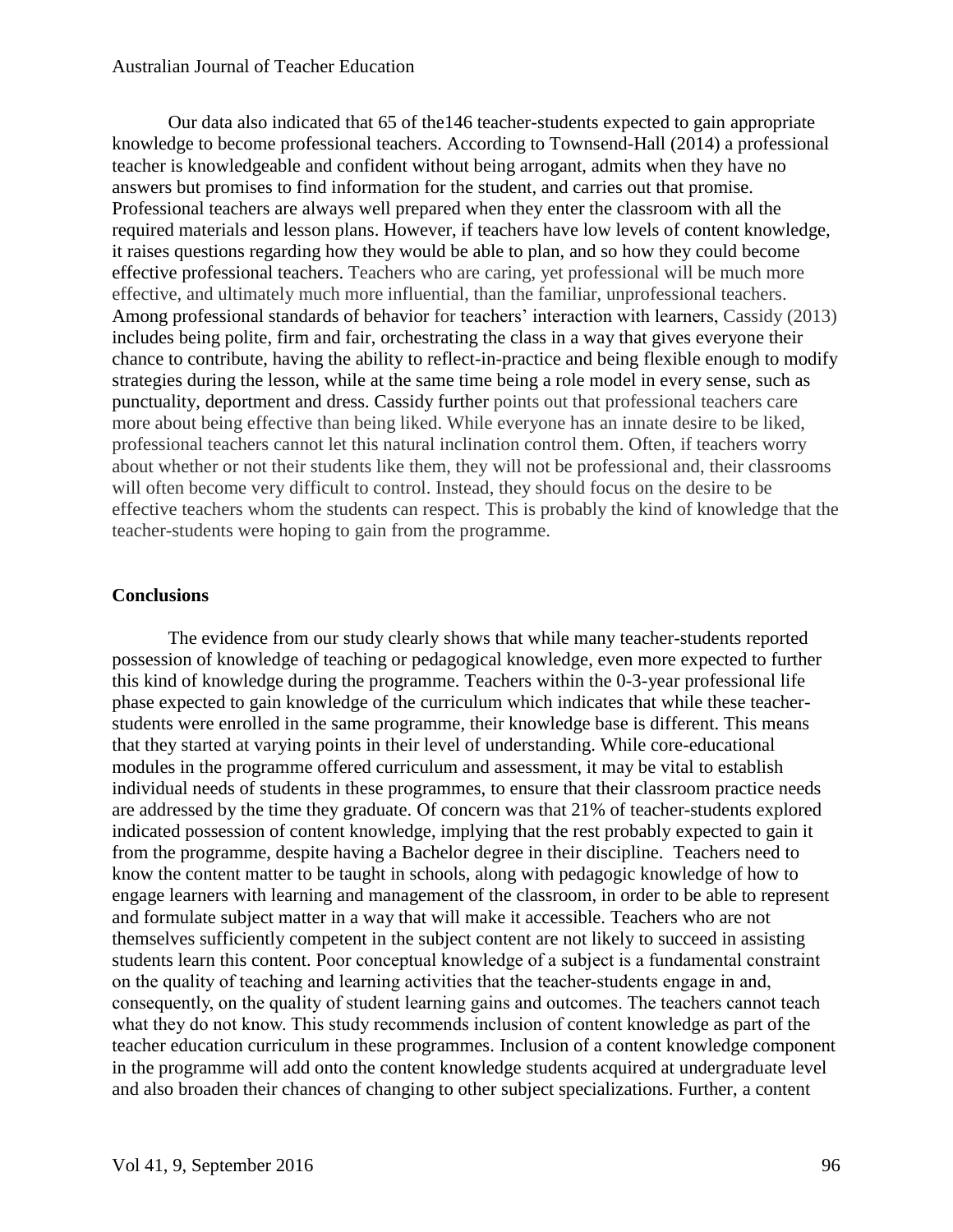knowledge component on the programme will reduce turning away many prospective students from enrolling on the programme viewing them as lacking school curriculum subjects as is the current practice. Again this will also enhance opportunities of other students with non-school curriculum teaching subjects to enroll and train as teachers thereby broadening their knowledge base and at the same time contributing to the teacher demand in the country. While this study involved a relatively small number of PGCE teacher-students, limited content knowledge among South African teachers has been noted in other contexts. It is a complex and urgent problem whose solution needs to be well-thought through, so that rigorous measures are taken to urgently address teacher quality in South Africa. It has been suggested that the current PGCE course at the University of KwaZulu-Natal was apparently conceived as simply a top-up of teaching knowledge to content knowledge acquired in an undergraduate degree. The findings raise questions about the structure and content of the current PGCE programme and highlight the need for further research. The question raised is whether it really matters as to the kind of knowledge students entering the programme have in determining their understanding of teaching and learning. This and other studies (van der Sandt & Nieuwoudt, 2003; Taylor, 2009) show that the current view of the PGCE course as a 'capping' programme may not produce the quality of teacher the education system expects in the classroom.

# **References**

- Ball, D.L. Thames, M. H., & Phelps, G. (2008). Content Knowledge for Teaching What Makes It Special? *Journal of Teacher Education, 59 (*5), 389-407. <https://doi.org/10.1177/0022487108324554>
- Bertram, C. (2011).What does research say about teacher learning and teacher knowledge? Implications for professional development in South Africa. *Journal of Education*, *52*, 1- 24.
- Bertram, C., Mthiyane, N., & Mukeredzi, T. G. (2013). 'It will make me a real teacher': Learning experiences of part time PGCE students in South Africa. *International Journal of Educational Development 33* (2013) 448–456. <https://doi.org/10.1016/j.ijedudev.2012.10.001>
- Brown, S., & McIntyre, D. (1993). Making Sense of Teaching. Buckingham: Open University Press.
- Cassidy, K. J. (2013). A framework for re-conceptualizing education. [https://brocku.ca/webfm\\_send/28743.](https://brocku.ca/webfm_send/28743)
- Chapman, O. (2013). Investigating teachers' knowledge for teaching mathematics*. Journal of Mathematics Teacher education, 16*(4), 237-243.<https://doi.org/10.1007/s10857-013-9247-2>
- Charalambous, C. Y. (2016). Investigating the Knowledge Needed for Teaching Mathematics: An Exploratory Validation Study Focusing on Teaching Practices. J*ournal of Teacher Education,* 67(3), 220–237. jte.sagepub.com <https://doi.org/10.1177/0022487116634168>
- Chauvot, J.B. (2008). Curricular Knowledge and the Work of Mathematics Teacher Educators. *Issues in Teacher Education, 83*(17), 83-99.
- Cochran-Smith, M., & Lytle, S.L. (1999). Relationships of knowledge and practice: teacher learning in communities. In: Iran-Nejad, A., David Pearson, P. (Eds.). *Review of Research in Education*, 24, 249-305 Retrieved from<http://www.jstor.org/stable/1167272>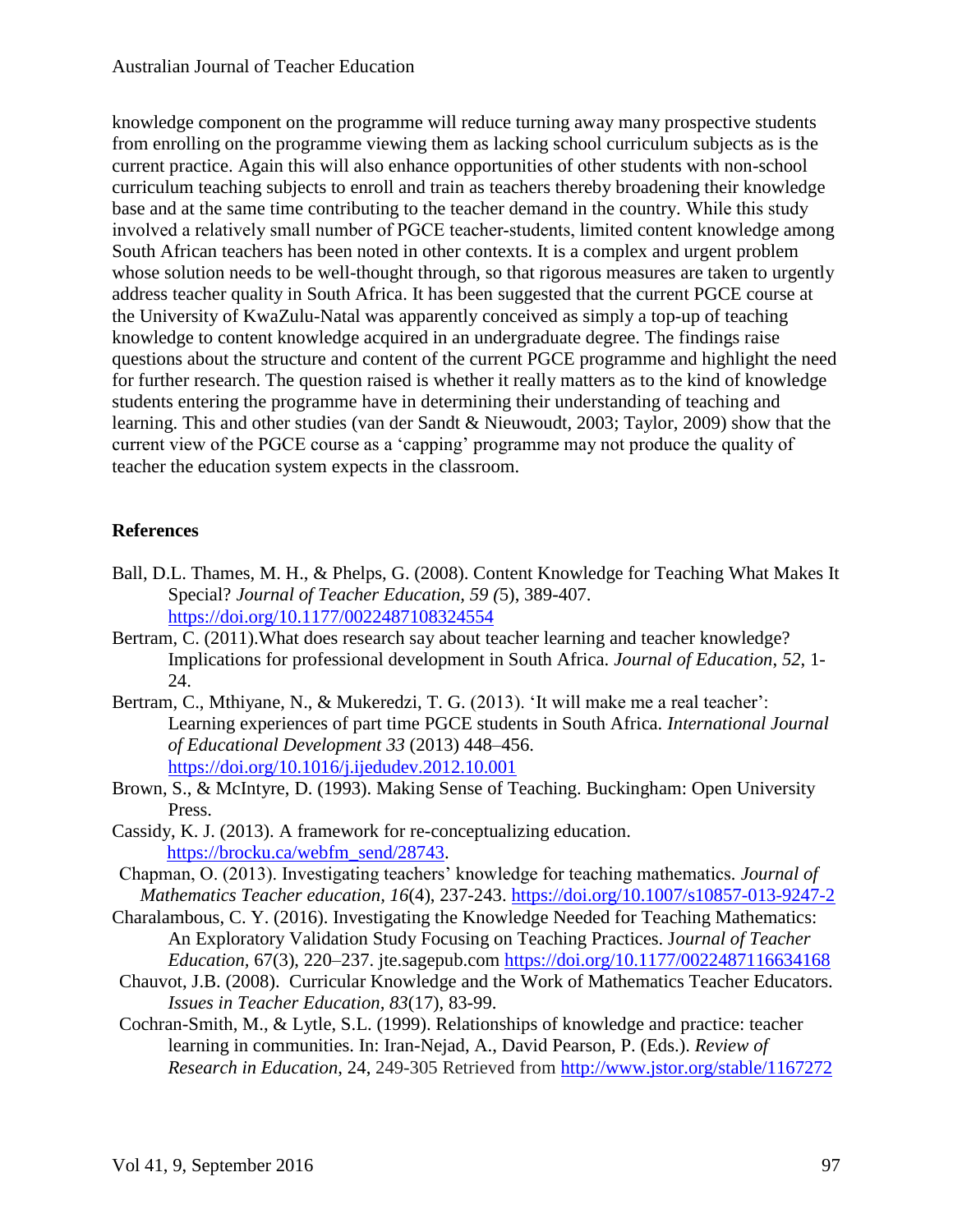- Cogill, J. (2008). *Primary teachers' interactive whiteboard practice across one year: changes in pedagogy 4 and influencing factors.* EdD thesis, King's College, University of London. Retrieved from [www.juliecogill.com](http://www.juliecogill.com/)
- Council on Higher Education. (2010). *Report on the National Review of Academic and Professional Programmes in Educat*ion. Pretoria. HE Monitor No. 11 August 2010.
- Cohen, L., Manion, L., & Morrison, K. (2007). *Research methods in education.* (6<sup>th</sup> ed.). London: Routledge.
- Creswell, J. (2008). *Research Design: Qualitative, Quantitative and Mixed Methods Approaches.*  London: Sage Publications.
- Day, C., & Gu, Q. (2007). Variations in the conditions for teachers' professional learning and development: Sustaining commitment and effectiveness over a career. *Oxford Review of Education*, *33* (4), 423-443. <https://doi.org/10.1080/03054980701450746>
- Department of Education, (2007). *The National Policy Framework for Teacher Education and Development in South Africa.* Government Gazette No. 29832. Department of Education, Pretoria.
- Educator Supply and Demand Report (2008). Report prepared for the Education Labour Relations Council by the South Africa Human Science Research Council and the Medical Research Council on the impact of HIV?AIDS. Published by HSRC Press. Cape Town.
- Gardner, S. K. (2007). ''*I heard it through the grapevine'': Doctoral student socialization in chemistry and history.* Higher Education, *54*, 723–740. [https://doi.org/10.1007/s10734-](https://doi.org/10.1007/s10734-006-9020-x) [006-9020-x](https://doi.org/10.1007/s10734-006-9020-x)
- Grossman, P. (1990). *The making of a teacher. Teacher knowledge and teacher education*. Teachers College Press, New York and London.
- Hugo, W., Jack, M., Wedekind, V., & Wilson, D. (2010). *The State of Education in KwaZulu-Natal: A Report to the Provincial Treasury.* KZN Provincial Treasury, Pietermaritzburg.
- Hsieh, H.F., & Shannon S.E. (2005). Three Approaches to Qualitative Content Analysis. Q*ualitative Health Research*, *15*(9), 1277-1288. <https://doi.org/10.1177/1049732305276687>
- Jansen, L. (2012). *Huge Teacher Shortage in K*ZN. The Mercury, Durban.
- Kardamis, L. (2013). *Create your dream classroom*. Retrieved from [http://teach4theheart.com/2013/07/08/how-to-be-a-professional-teacher-without](http://teach4theheart.com/2013/07/08/how-to-be-a-professional-teacher-without-being-distant/)[being-distant/](http://teach4theheart.com/2013/07/08/how-to-be-a-professional-teacher-without-being-distant/)
- Kelly, P. (2006). What is teacher learning? A socio-cultural perspective. *Oxford Review of Education*, *32*(4), 505-519. <https://doi.org/10.1080/03054980600884227>
- Kereluik, K. Mishra, P. Fahnoe, C.& Terry, L. (2013).What Knowledge Is of Most Worth: Teacher Knowledge for 21st Century Learning*,* Journal of Digital Learning in Teacher Education, 29(4.), 127-140 iste@iste.org, iste.org. All rights reserved. <https://doi.org/10.1080/21532974.2013.10784716>
- Knight, P. (2002). A systemic approach to professional development: Learning as practice. *Teaching and Teacher Education 18*, 229–241. [https://doi.org/10.1016/S0742-](https://doi.org/10.1016/S0742-051X%2801%2900066-X) [051X\(01\)00066-X](https://doi.org/10.1016/S0742-051X%2801%2900066-X)
- Leinhardt, G., & Smith, D. (1985). Expertise in mathematics instruction: Subject-matter knowledge. *Journal of Educational Psychology*, *77*, 247-27. <https://doi.org/10.1037/0022-0663.77.3.247>
- Lewin, K., Samuel, M., & Sayed, Y. (2003*). Changing patterns of teacher education in South Africa: policy, practice and prospects.* Sandown: Heinemann.